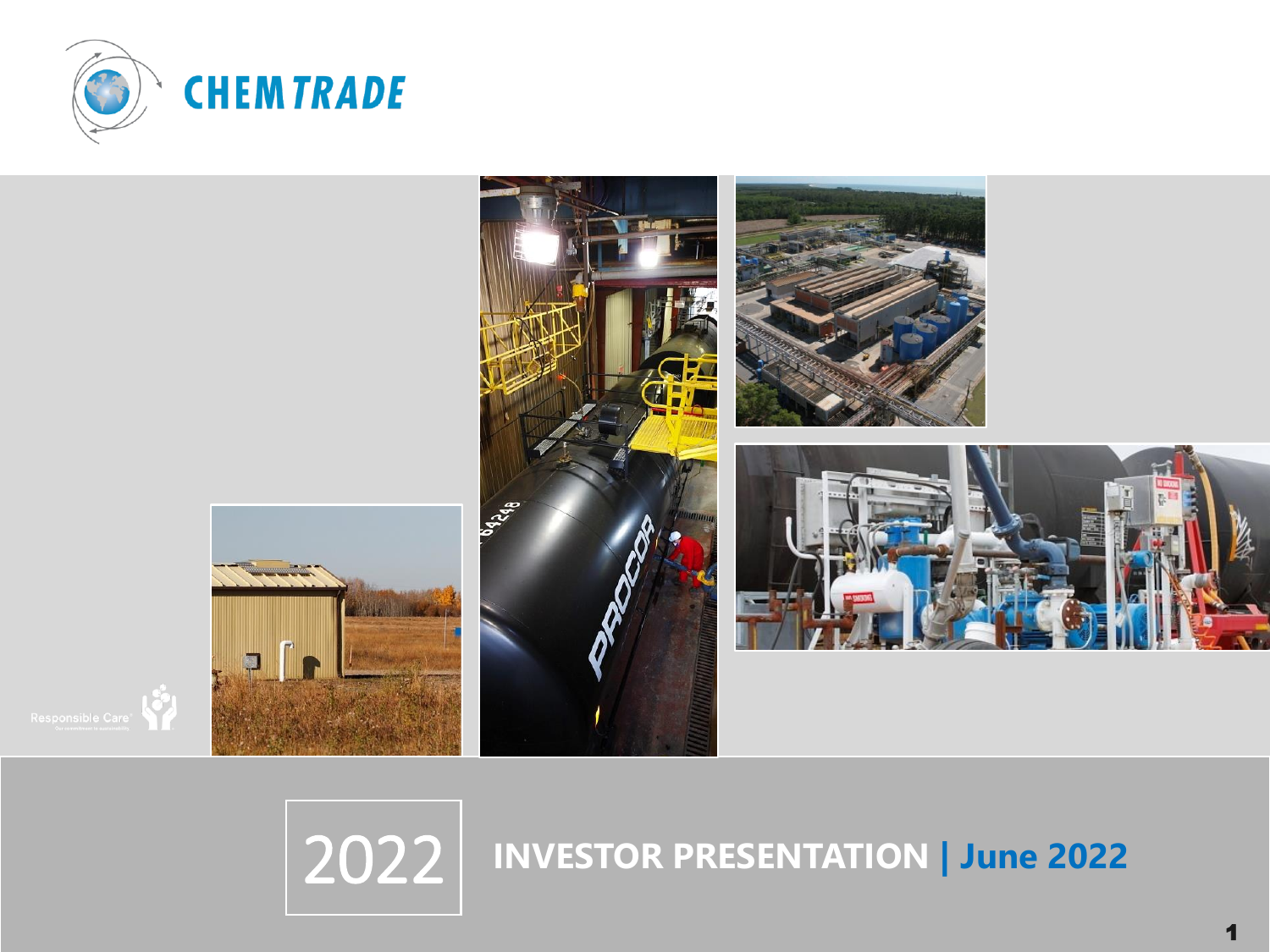

## CAUTION REGARDING FORWARD-LOOKING **STATEMENTS**

Certain statements contained in this presentation constitute forward-looking statements within the meaning of certain securities laws, including the Securities Act (Ontario). Forwardlooking statements can be generally identified by the use of words such as "anticipate", "continue", "estimate", "expect", "expected", "intend", "may", "will", "project", "plan", "should", "believe" and similar expressions. Forward-looking statements in this presentation describe the expectations of Chemtrade Logistics Income Fund ("Chemtrade") and its subsidiaries as of the date hereof. These statements involve known and unknown risks, uncertainties and other factors that may cause actual results or events to differ materially from those anticipated in such forward-looking statements for a variety of reasons, including without limitation the risks and uncertainties detailed under the "RISK FACTORS" section of Chemtrade's latest Annual Information Form and the "RISKS AND UNCERTAINTIES" section of Chemtrade's most recent Management's Discussion & Analysis. Although Chemtrade believes the expectations reflected in these forward-looking statements and the assumptions upon which they are based are reasonable, no assurance can be given that actual results will be consistent with such forwardlooking statements, and they should not be unduly relied upon. Except as required by law, Chemtrade does not undertake to update or revise any forward-looking statements, whether as a result of new information, future events or for any other reason. The forward-looking statements contained herein are expressly qualified in their entirety by this cautionary statement. Further information can be found in the disclosure documents filed by Chemtrade with the securities regulatory authorities, available on www.sedar.com.

One of the measures referred to in this presentation is Adjusted EBITDA, which is EBITDA modified to exclude only non-cash items such as unrealized foreign exchange gains and losses. Non-IFRS and other financial measure are fully defined in our MD&A.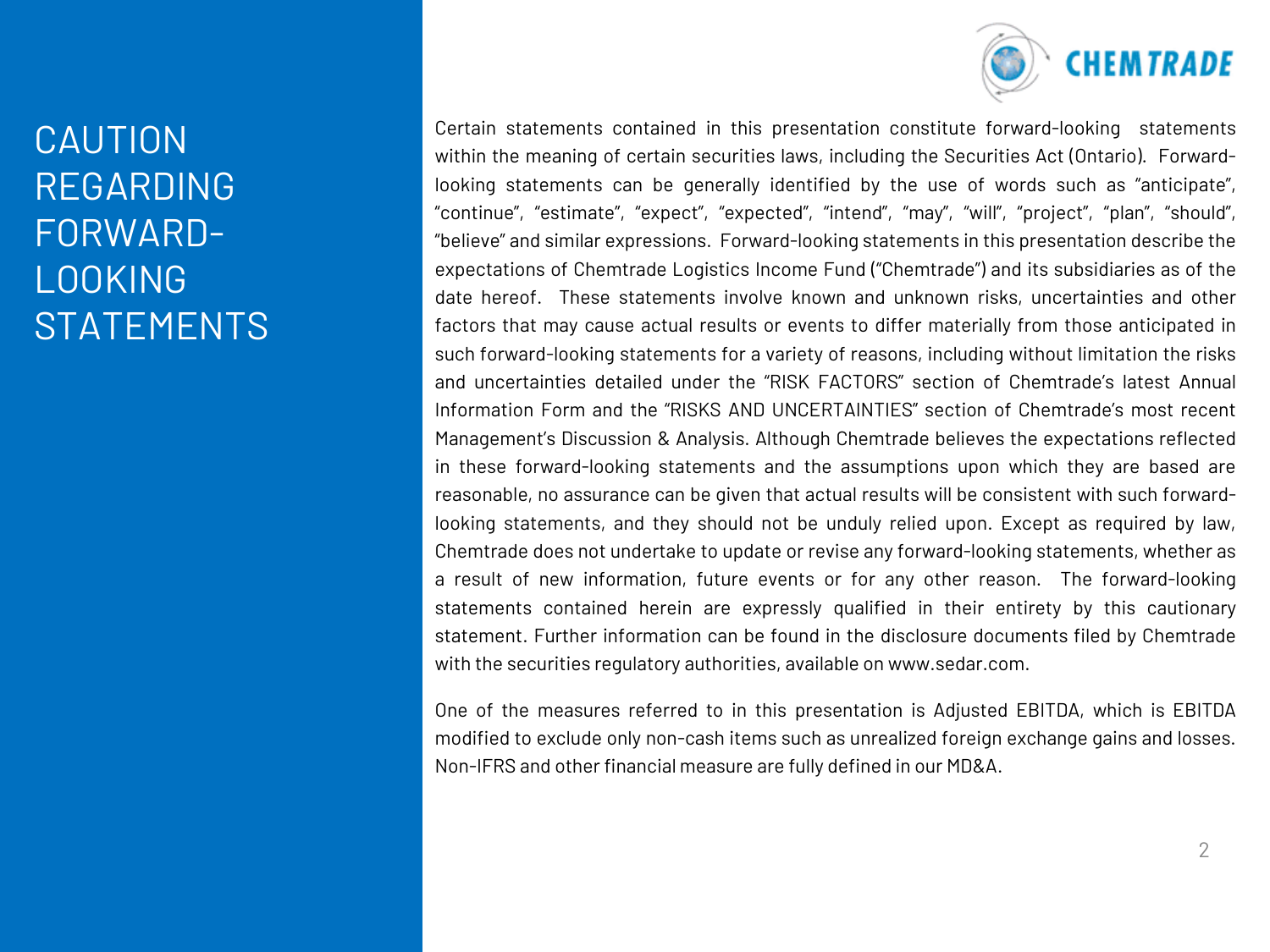

## Chemtrade Business Overview

- Chemtrade operates a diversified business providing industrial chemicals and services to customers in North America and around the world
- Significant regional market share across products
- Defensive product portfolio and business model, focused on size, scale and diversity of earnings
- Diverse end-markets served including Energy, Pulp & Paper, Water Treatment, Semiconductor Manufacturing and other industrial and consumer end-markets
- Approximately 1,400 employees across 60+ locations
- Listed on the TSX since 2001



Growth

Operational Excellence

Financial **Prudence**  Investment

Highlights > Appendix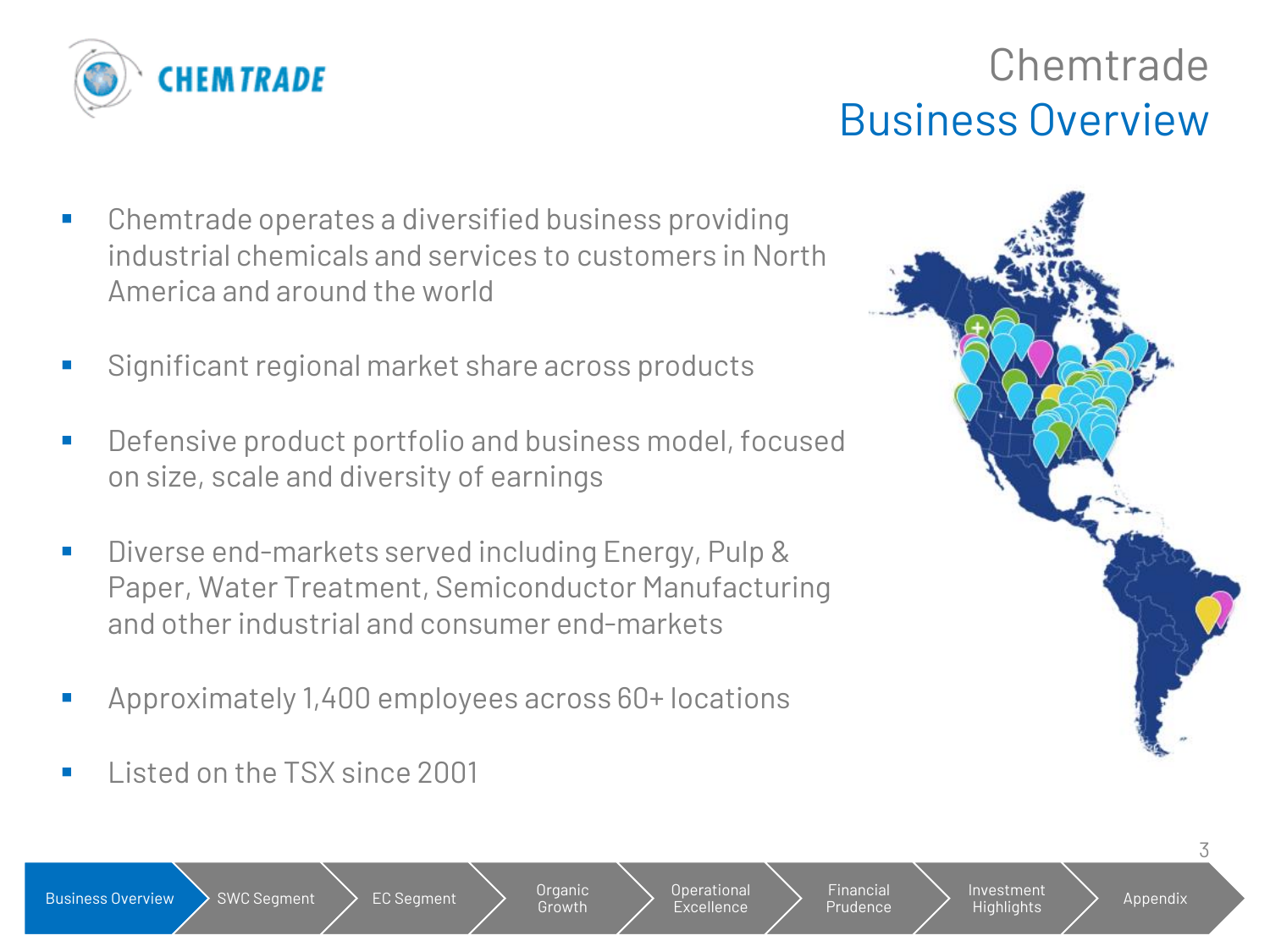

## **Chemtrade** Financial Overview



(1) As of May 17, 2022.

(2) Payout Ratio and Net Debt / Adjusted EBITDA are non-IFRS ratios. See Appendix for more information.

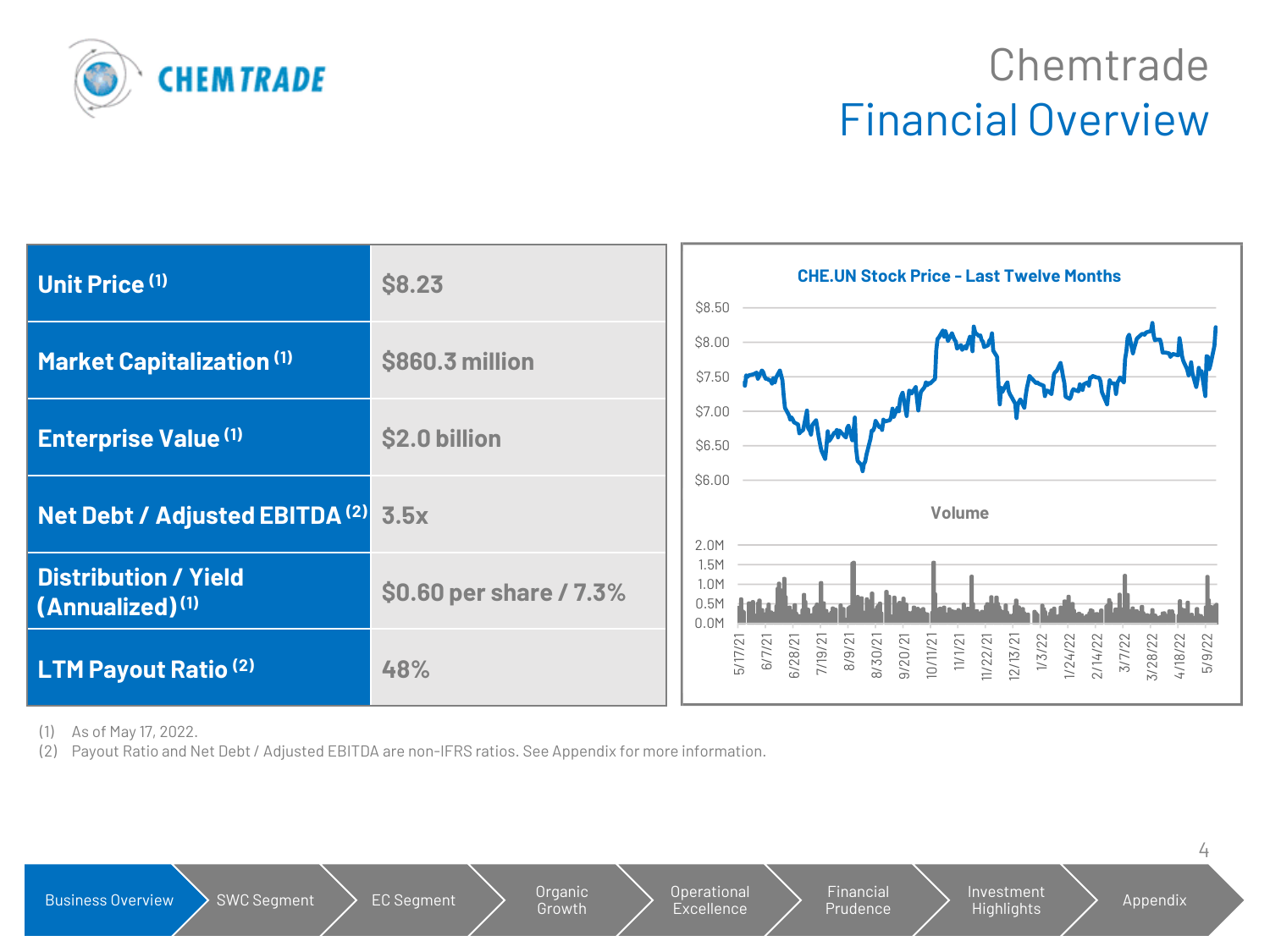

## **Chemtrade** Investment Highlights

| <b>Size, Scale and Diversity</b><br>of Earnings                          | Extensive product portfolio offers diversified exposure to industrial and consumer end-<br>markets<br>Exposure to post-COVID industrial recovery, including strong chlor-alkali backdrop                            |
|--------------------------------------------------------------------------|---------------------------------------------------------------------------------------------------------------------------------------------------------------------------------------------------------------------|
| <b>Market Leadership</b>                                                 | Significant regional market share across products                                                                                                                                                                   |
| <b>Defensive Attributes</b>                                              | Many key products are expected to see limited impact in a typical economic recession<br>٠<br>Natural inflation hedge through exposure to higher commodity pricing<br>٠                                              |
| <b>Compelling Growth</b>                                                 | Compelling organic growth opportunities across the business offer significant growth<br>٠<br>potential in the coming years (Ultrapure acid; Hydrogen; Water Chemicals; Productivity<br>and Reliability initiatives) |
| <b>Improving Balance</b><br><b>Sheet</b>                                 | Significantly strengthened balance sheet (3.5x Net Debt / Adjusted EBITDA <sup>(2)</sup> ) offers<br>financial flexibility<br>Continuing to take steps to drive further balance sheet improvement<br>٠              |
| <b>Attractive and</b><br><b>Sustainable Distribution</b><br><b>Yield</b> | 7.3% distribution yield (annualized) $(1)$<br>٠<br>LTM payout ratio of 48% (2)<br>٠<br>Implied 2022 payout ratio of $~50\%$ at midpoint of quidance $^{(2)}$                                                        |
| <b>ESG</b>                                                               | 2025 ESG targets positioning Chemtrade to be an industry-leader on ESG                                                                                                                                              |

(1) As of May 17, 2022.

(2) Payout Ratio and Net Debt / Adjusted EBITDA are non-IFRS ratios. See Appendix for more information.

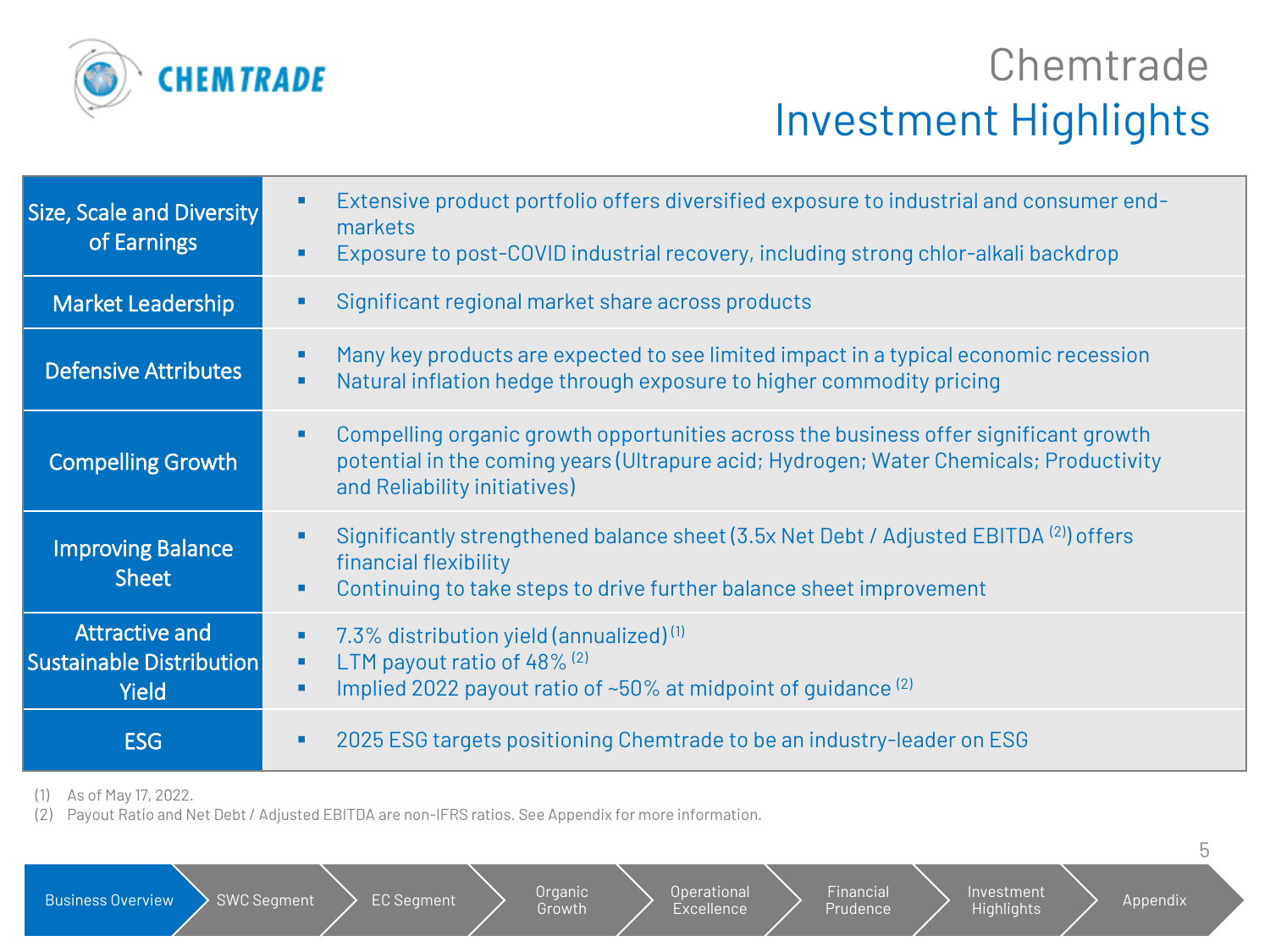

## Chemtrade Company History

П

| <b>July 2001</b>       |
|------------------------|
| <b>IPO on TSX</b>      |
| (Spun out of Marsulex) |

**December 2002 Acquired SHS Operations** (Sodium Hydrosulphite) US\$62 million purchase price

**August 2003 Acquired Pulp Chemicals**  (Sodium Chlorate; Crude Tall Oil) US\$117 million purchase price

**August 2005 Acquired Peak Chemicals**  (Expanded Sulphuric Acid business; diversified end markets) US\$167 million purchase price

#### **March 2017**

**Acquired Canexus**  (Expanded Sodium Chlorate capabilities; diversified through Chlor-alkali portfolio and Brazil platform) \$900 million purchase price

#### **May 2014 Divested Montreal East Business**  (Montreal refinery services) \$120 million in proceeds

#### **January 2014 Acquired General Chemical**  (Strengthened and expanded platform in Sulphuric Acid, Water Solutions, and Specialty Chemicals) US\$860 million purchase price

**June 2011 Acquired Marsulex**  $\sqrt{2}$ (Increase presence in core products; expanded geographic reach) \$420 million purchase price

**Divested Aglobis**  (International sulphur and sulphuric acid marketing business) \$58 million in proceeds

**June 2017**

**November 2021 Divested Potassium Chloride and Vaccine Adjuvants businesses** US\$155 million in proceeds

**2022 and beyond Focused on organic growth and opportunistic tuck-in acquisitions**

Business Overview  $\searrow$  SWC Segment  $\searrow$  EC Segment  $\searrow$  Organic

Growth

Operational **Excellence** 

 $\sqrt{2}$ 

 $\blacksquare$ 

**Financial** Prudence Investment  $H$ investifierit $\begin{array}{ccc} H & A & A \end{array}$  Appendix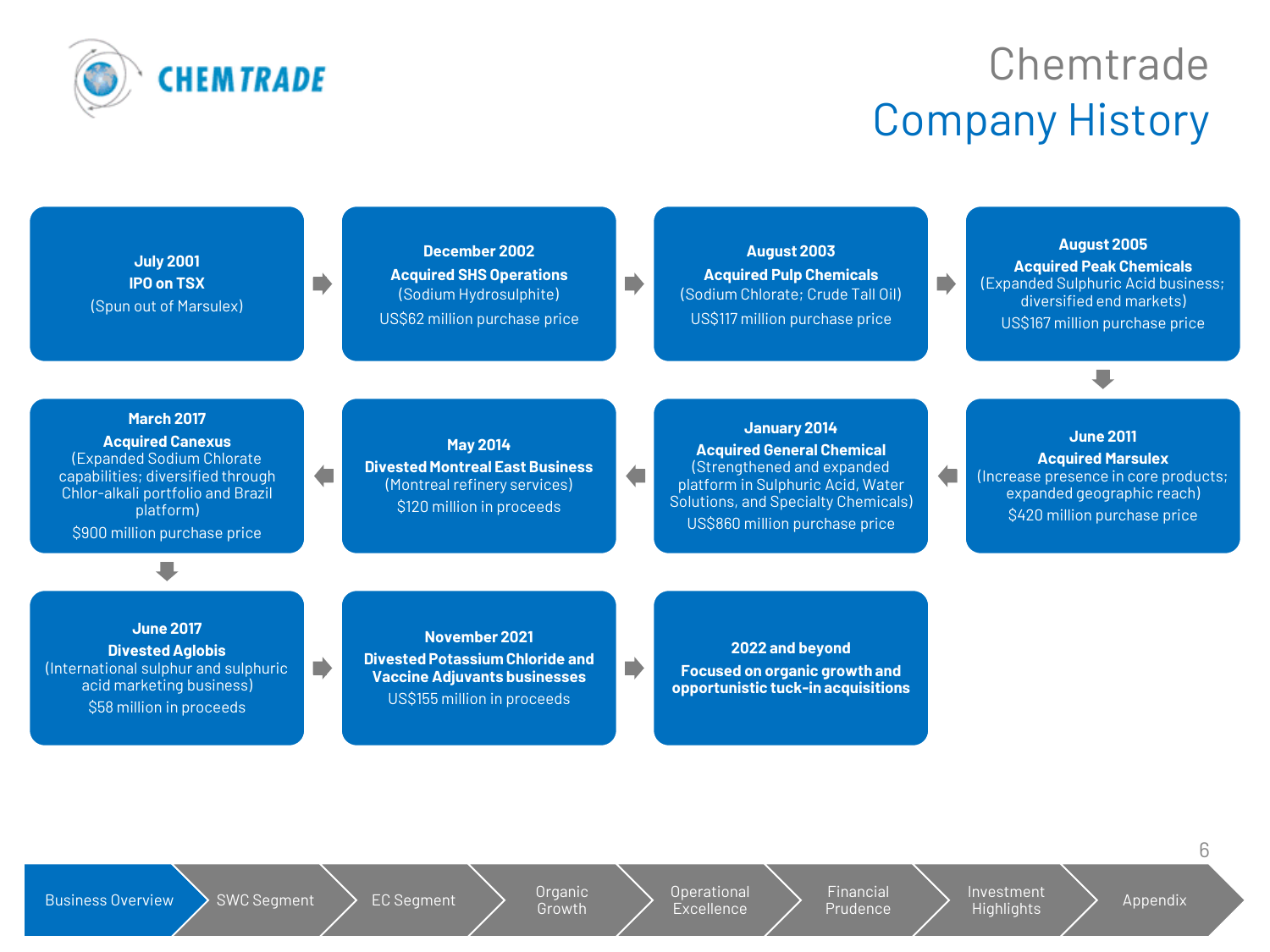

## **Chemtrade** Strategic Blueprint for Success

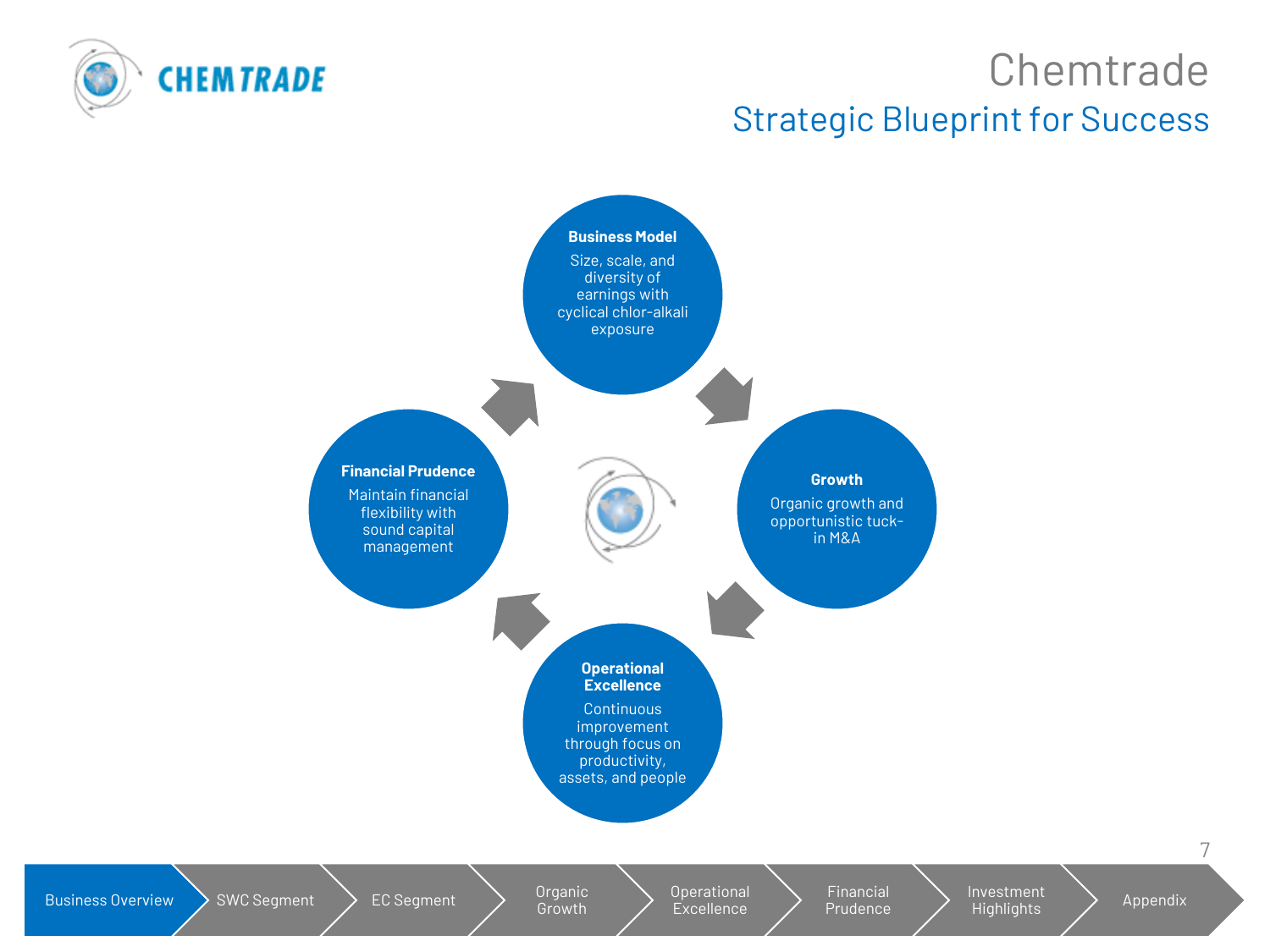

## Chemtrade Operating Segments

#### Sulphur and Water Chemicals (SWC)

- Manufactures and markets sulphur-based products, water treatment products, and specialty chemicals.
- One of North America's largest suppliers of industrial sulphuric acid, including Regen acid from the petroleum industry and Ultrapure acid for the semiconductor manufacturing sector.
- One of North America's largest suppliers of inorganic coagulents for water treatment, serving a diverse customer base including industrial markets and municipalities.

#### Electrochemicals (EC)

- Manufactures and markets sodium chlorate and chlor-alkali products.
- A leading supplier of sodium chlorate in Canada, primarily for the pulp and paper industry.
- A leading regional supplier of chlor-alkali products for diverse industrial endmarkets.
- Operate Brazilian electrochemicals plant, supported by a long-term contract with Suzano

#### LTM Revenue



LTM Adjusted EBITDA\*



\*excluding corporate costs

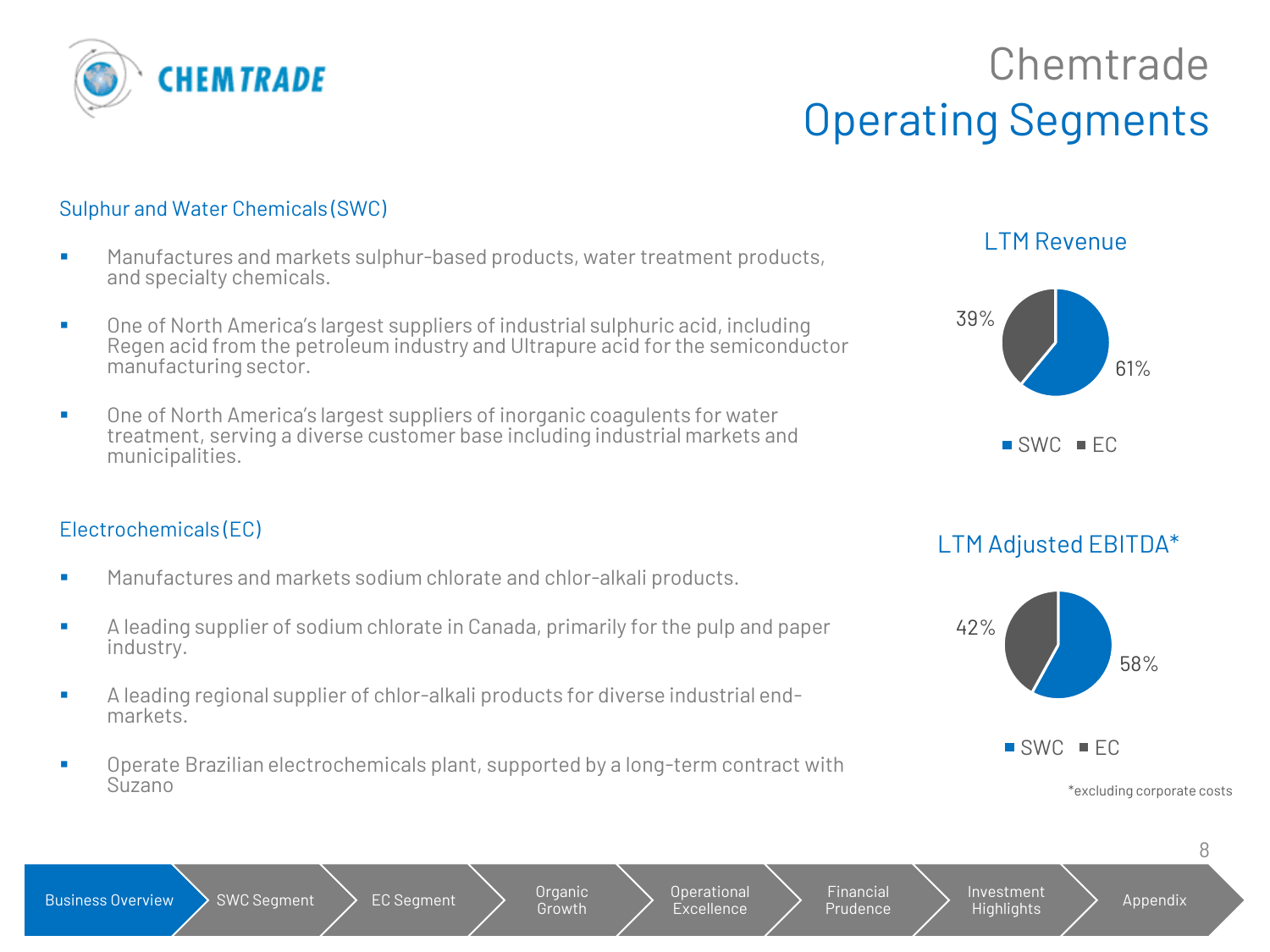

## SWC Segment Key Products

| <b>Key Products</b>                               | <b>Primary End-Uses</b>                                                                                      | <b>Competitive Advantages</b>                                                                                                                                                                                                             | <b>Key Competitors</b>                                                                                                                                                                                                                                                                                                                                                                        |
|---------------------------------------------------|--------------------------------------------------------------------------------------------------------------|-------------------------------------------------------------------------------------------------------------------------------------------------------------------------------------------------------------------------------------------|-----------------------------------------------------------------------------------------------------------------------------------------------------------------------------------------------------------------------------------------------------------------------------------------------------------------------------------------------------------------------------------------------|
| <b>Regen</b><br>sulphuric acid                    | Gasoline production                                                                                          | Largest facilities are closely connected to<br>customers (connected via pipeline at most<br>facilities)                                                                                                                                   | Ecoservices; Veolia North America; PVS Chemical<br>Solutions Inc.                                                                                                                                                                                                                                                                                                                             |
| <b>Ultrapure</b><br>sulphuric acid                | Semiconductor<br>manufacturing                                                                               | North America's leading producer of ultrapure<br>$\bullet$<br>acid                                                                                                                                                                        | PVS Chemical Solutions Inc; Imports from Asia                                                                                                                                                                                                                                                                                                                                                 |
| <b>Merchant</b><br>sulphuric acid                 | Wood pulp; industrial<br>chemicals; automobile<br>batteries; steel<br>production; water<br>treatment; mining | One of North America's top three marketers of<br>sulphuric acid<br>Half of sulphuric acid manufactured internally<br>Risk-sharing agreements with by-product<br>suppliers                                                                 | Glencore; International Raw Materials; Veolia North<br>America; Ecoservices; Southern States Chemical<br>Company; Rio Tinto Kennecott; Cornerstone<br>Chemical Company; Nouryon Chemicals                                                                                                                                                                                                     |
| <b>Water</b><br>solutions<br>(Alum; ACH;<br>PACI) | Municipal and industrial<br>water treatment                                                                  | One of North America's largest suppliers of<br>inorganic coagulents for water treatment<br>Sulphuric acid is a key raw material; able to<br>source from own facilities<br>• 35+ facilities are located in close proximity to<br>customers | USALCO; Southern lonics Incorporated; Affinity<br>Chemical LLC; C&S Chemicals, Inc. Kemira Water<br>Solutions Inc.; Thatcher Company; Brenntag<br>Southwest, Inc.; Chameleon Specialty Chemicals;<br>Holland Company, Inc.; Ecoservices Operations<br>LLC; GAC Chemical Corporation; Border Chemicals<br>Company Ltd.; PVS Chemicals, Inc.; Summit<br>Chemicals, Inc.; Harcros Chemicals Inc. |

Business Overview  $\searrow$  SWC Segment  $\searrow$  EC Segment  $\searrow$  Organic

Growth

Operational **Excellence** 

Financial Prudence Investment Highlights **Appendix**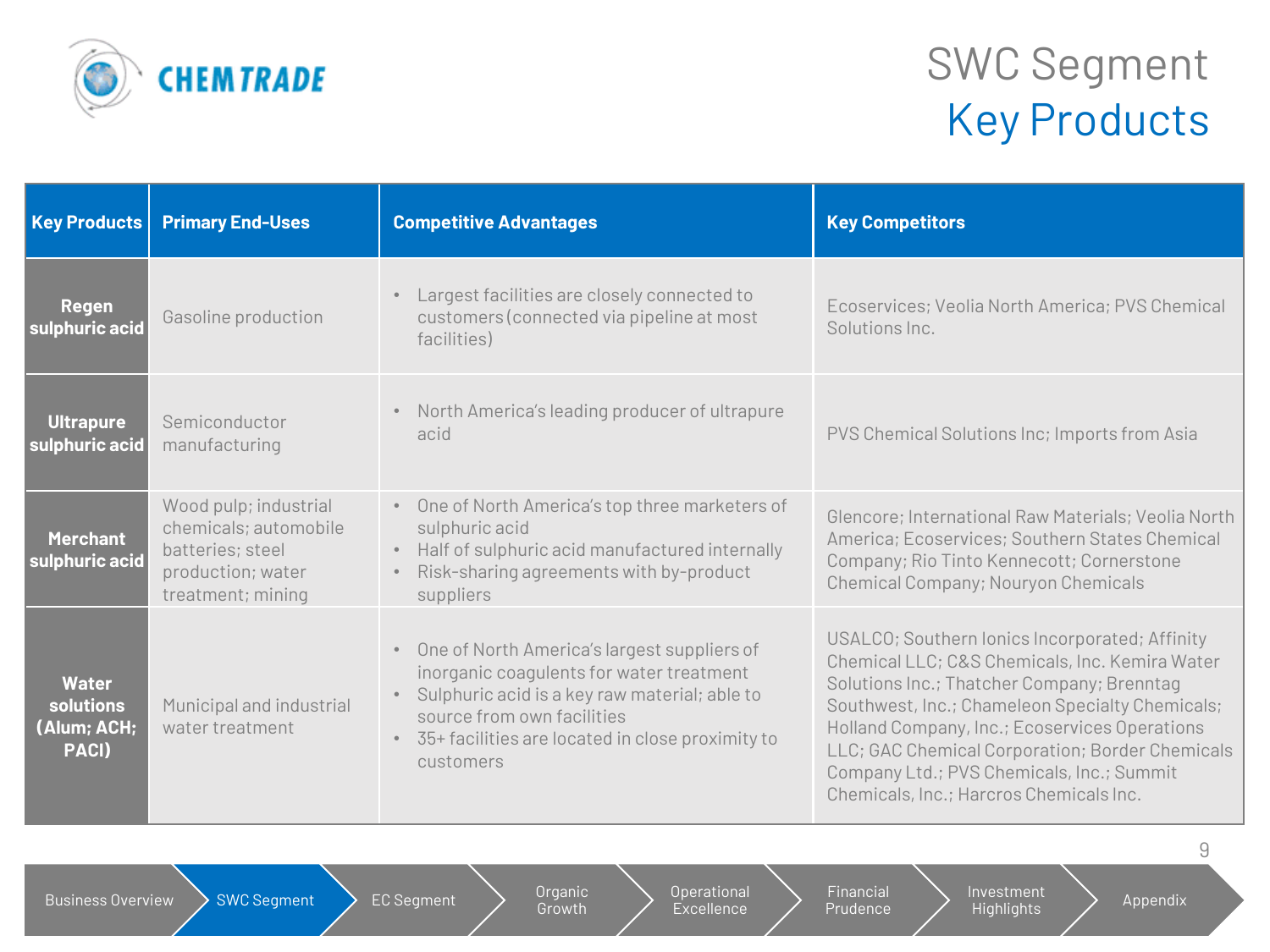

## SWC Segment **Outlook**

#### Sulphuric acid

- Regen acid used in gasoline alkylate production, with demand tied to refinery utilization rates Demand rebounding as mobility of individuals normalizes (U.S. driving miles have returned to 2019 levels).
- Ultrapure acid demand from semiconductor industry remains robust and very strong medium- to long-term outlook, supported by on-shoring of production in North America – demand projected to increase by 2-3x over next five years.
- Merchant acid demand rebounding on improved industrial activity; tight supply-demand market dynamics.

#### Water chemicals

- Demand supported by increasing regulations and population growth alum demand stable; PAC/ACH demand growing >5% per year.
- Short-term margin pressure from recent upward move in sulphur prices, exacerbated by sanctions on Russian supply (Q2 2022 pricing up ~US\$200/LT quarter-over-quarter to ~US\$480/LT).
- **Proactively working with customers to pass-on higher raw material costs.**

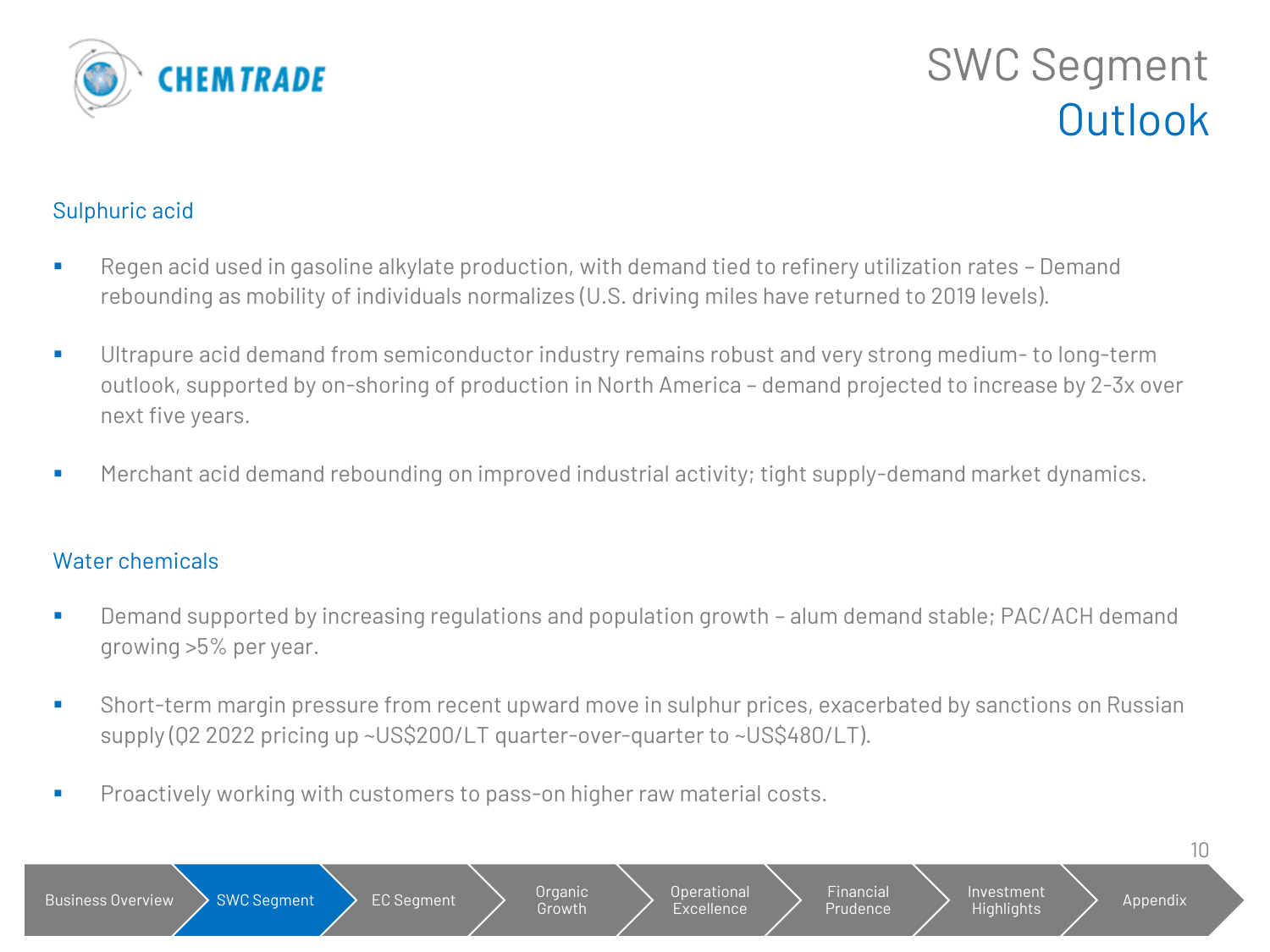

## EC Segment Key Products

| <b>Key Products</b>                | <b>Primary End-Uses</b>                                                                                                                             | <b>Competitive Advantages</b>                                                                                                                                                                                                                                             | <b>Key Competitors</b>                                                                                                                                                              |  |
|------------------------------------|-----------------------------------------------------------------------------------------------------------------------------------------------------|---------------------------------------------------------------------------------------------------------------------------------------------------------------------------------------------------------------------------------------------------------------------------|-------------------------------------------------------------------------------------------------------------------------------------------------------------------------------------|--|
| <b>Caustic soda</b>                | Pulp & paper; soaps and<br>detergents; aluminum; oil<br>& gas exploration and<br>refining; lithium-ion<br>battery production;<br>chemical processes | • North America: Access to low-cost hydroelectric<br>power (electricity ~2/3rds of production cost)                                                                                                                                                                       | North America: Univar; ERCO Worldwide;<br>Westlake Chemical Corporation; Olin                                                                                                       |  |
| <b>Chlorine</b>                    | Construction (PVC); water<br>treatment; chlorine<br>derivatives                                                                                     | Brazil production of caustic soda mostly sold to<br>Suzano under a long-term contract<br>Both facilities use membrane cell technology,                                                                                                                                    | Corporation; US Magnesium LLC; K2 Pure<br>Solutions; Occidental Chemical Corporation;<br>Shintech Inc.; Formosa Plastics Corporation<br>Brazil: Unipar Carbocloro; Katrium; Compass |  |
| <b>Hydrochloric</b><br><b>Acid</b> | Oil & gas drilling; steel<br>manufacturing                                                                                                          | which is newer and more efficient than legacy<br>technologies                                                                                                                                                                                                             | <b>Minerals</b>                                                                                                                                                                     |  |
| <b>Sodium</b><br><b>Chlorate</b>   | Pulp & paper bleaching                                                                                                                              | North America: Access to low-cost hydroelectric<br>power (electricity ~2/3rds of production cost);<br>Brandon, MB facility is lowest cost production<br>facility globally<br>Brazil production mostly sold to Suzano under a<br>long-term contract; delivered by pipeline | • North America: ERCO Worldwide; Nouryon<br>Chemicals (Eka); Kemira Water Solutions Inc.<br>Brazil: Nouryon Chemicals (Eka)                                                         |  |

Growth

Operational **Excellence** 

Financial Prudence Investment Highlights ) Appendix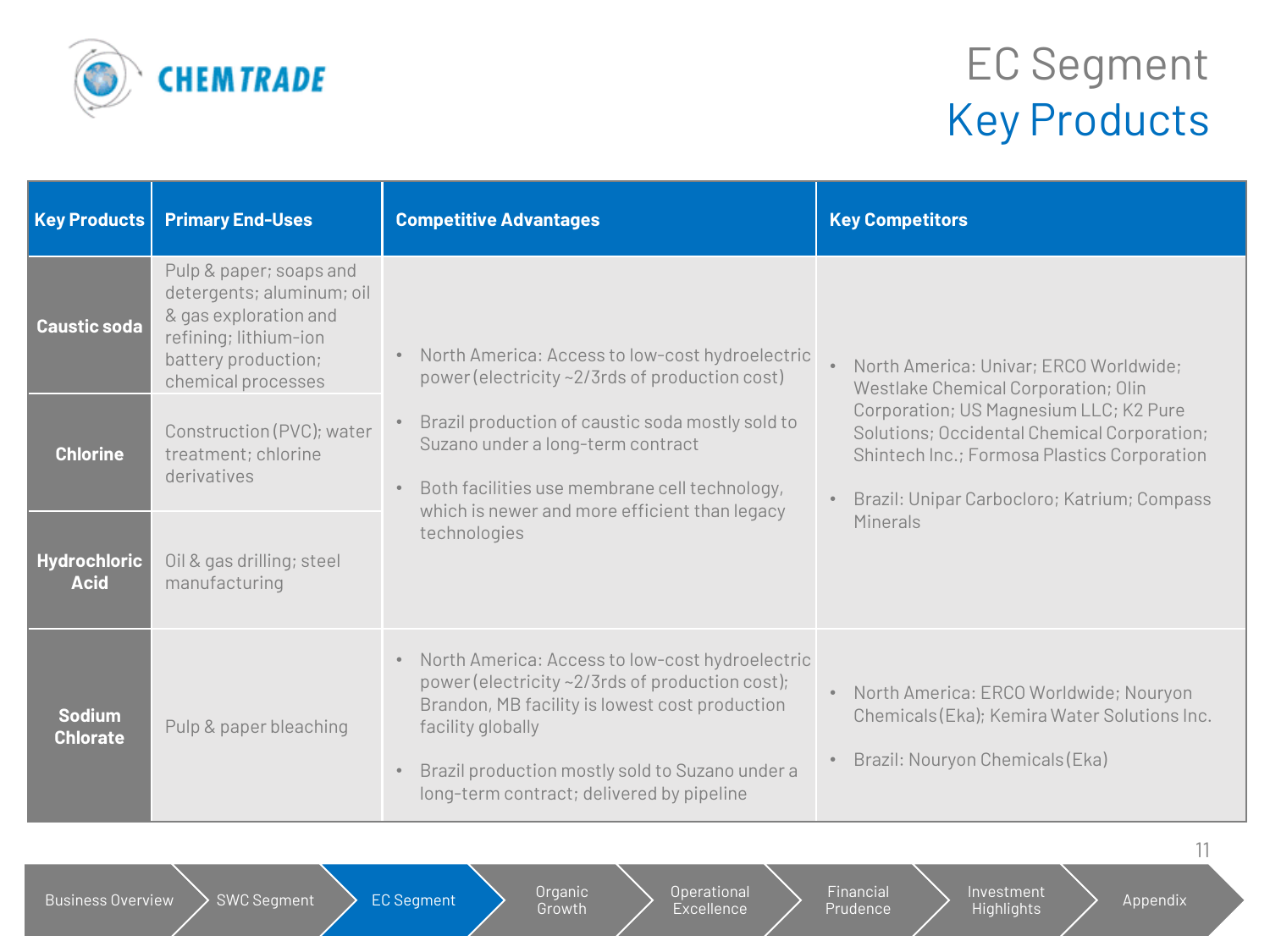

## EC Segment Caustic Soda Outlook

#### Caustic Soda

- **·** Prices remain well above levels seen a year ago, with recent support from ongoing geopolitical conflicts.
- Demand and pricing expected to remain elevated over the short- to medium-term (at least 12-18 months).
- NE Asia mid-April price US\$650/DMT.
- Revised 2022 guidance assumes US\$575/DMT.
- Long-term outlook remains favourable, as demand growth (aluminum; lithium-ion batteries) projected to significantly outpace industry supply growth.



Source: IHS Markit

Growth

Operational Excellence

Financial Prudence

Investment Highlights > Appendix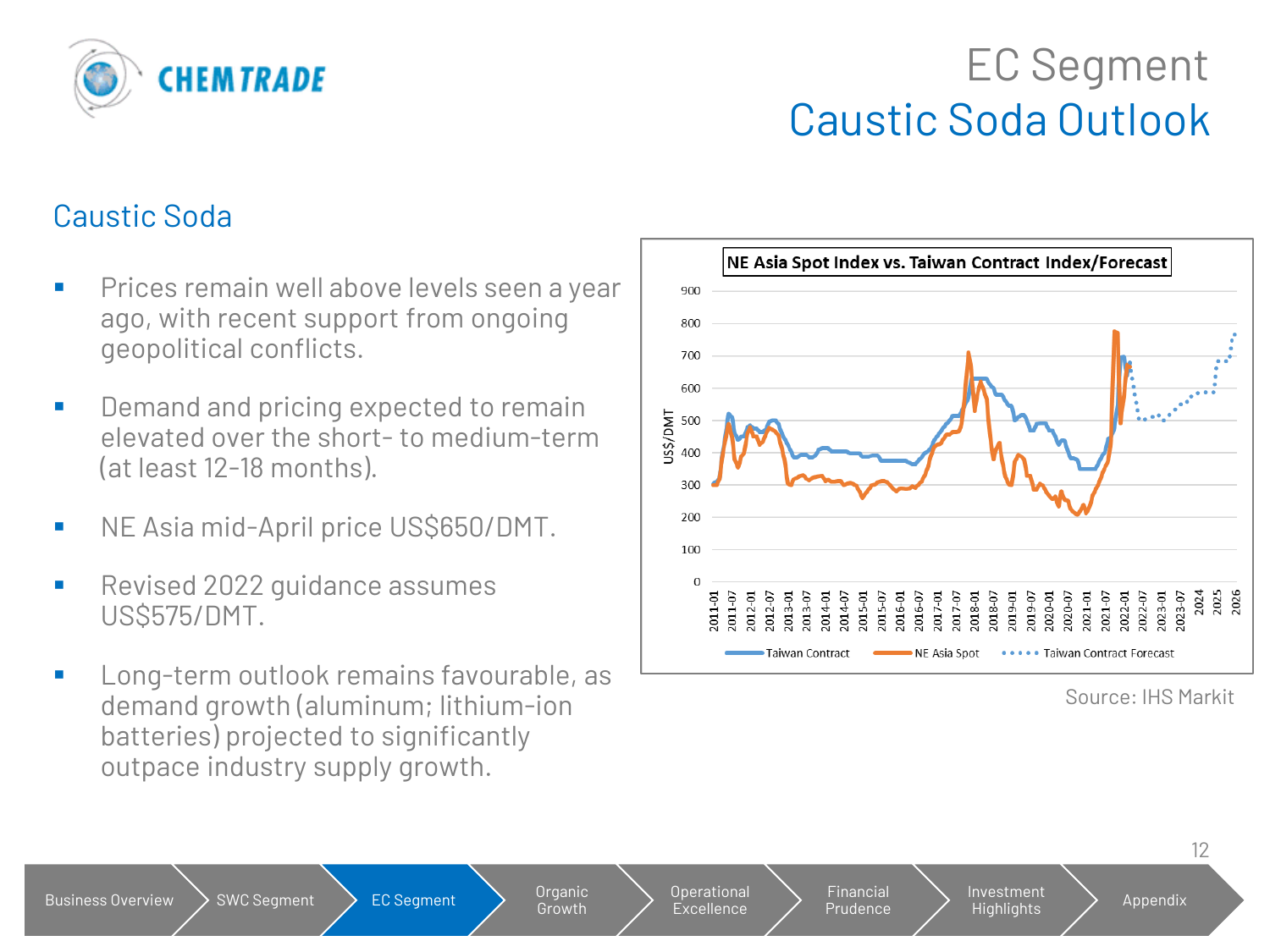

## EC Segment Chlorine and HCl Outlook

#### Chlorine

- Demand and pricing benefitting from tight industry supply and improving industrial and construction end-markets (PVC; bleach products).
- Prices expected to remain elevated through 2022.

#### **HCl**

- Steady increase in US and Canadian rig counts signals improving outlook for HCl market.
- Geopolitical conflicts expected to lead to increased fracking activity in North America as exports of natural gas to Europe increase.
- Fracking activity (and therefore HCl demand) is forecasted to grow 20-25% over the next ~12 months.

|                      | <b>Long Term Market Demand</b> |                   |
|----------------------|--------------------------------|-------------------|
| 2018:                | Oil WTI:<br>US & Can Rigs:     | \$65/bbl<br>1,200 |
| 2020:                | Oil WTI:<br>US & Can Rigs:     | \$39/bbl<br>522   |
| 2021:                | Oil WTI:<br>US & Can Rigs:     | \$68/bbl<br>606   |
| April 2022: Oil WTI: | US & Can Rigs:                 | \$100/bbl<br>795  |

Source: Baker Hughes

| SWC Segment<br><b>Business Overview</b> | Organic<br>EC Segment<br>Growth <sup>\</sup> | Operational<br>Excellence | Financial<br>Investment<br>Highlights'<br>Prudence |
|-----------------------------------------|----------------------------------------------|---------------------------|----------------------------------------------------|
|-----------------------------------------|----------------------------------------------|---------------------------|----------------------------------------------------|

13

Appendix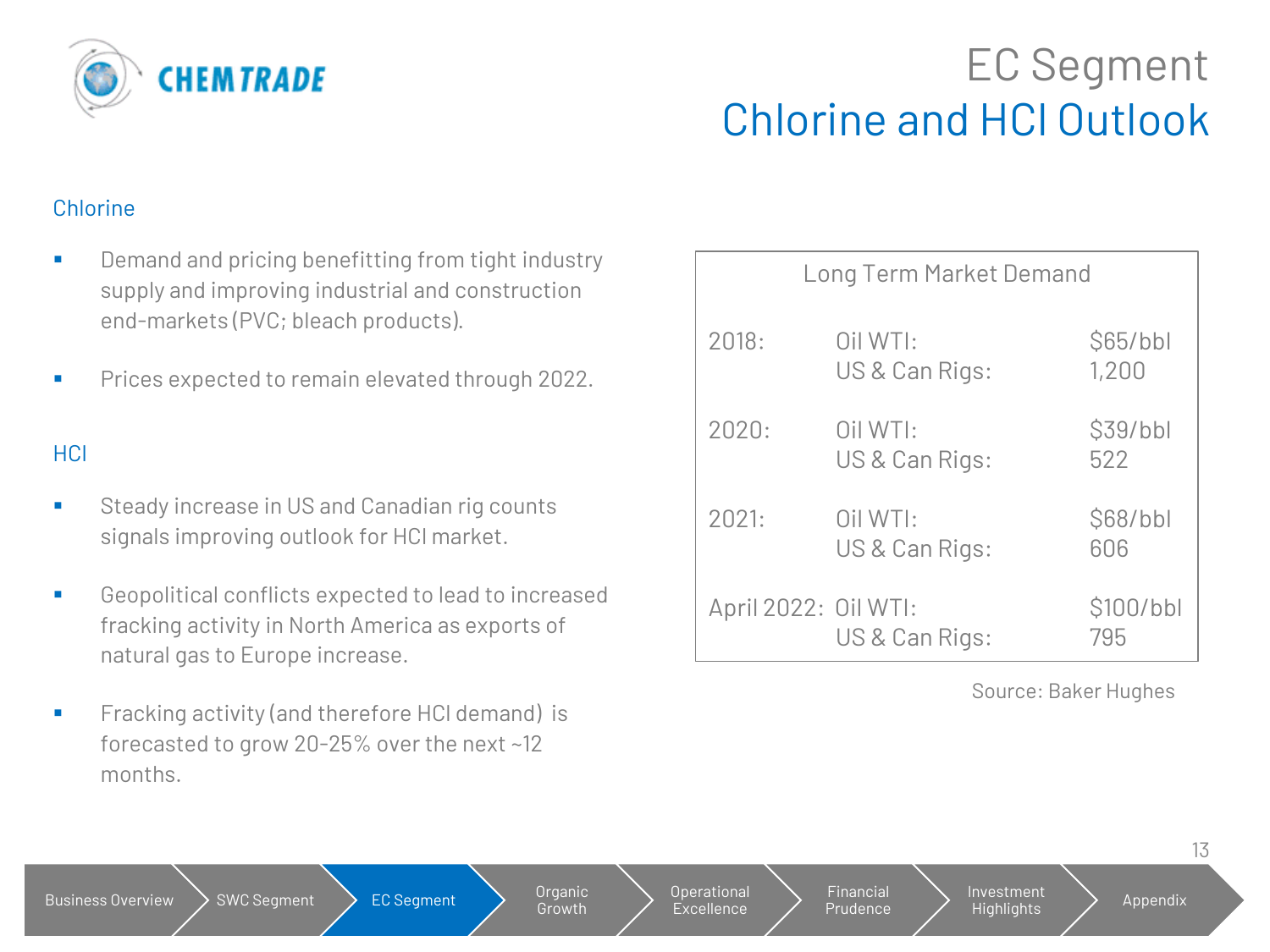

## EC Segment Sodium Chlorate Outlook

#### Sodium Chlorate

- Volumes under pressure from ongoing softness in demand for office paper.
- Focused on renewing contracts at higher prices.
- Optimistic that demand could improve with broader return to the office.

### Planned closure of Beauharnois, QC facility

- To be completed by the end of 2022.
- Volumes to be absorbed by Brandon, MB and Prince George, BC facilities.
- Footprint rationalization to lead to improved cost structure moving forward.

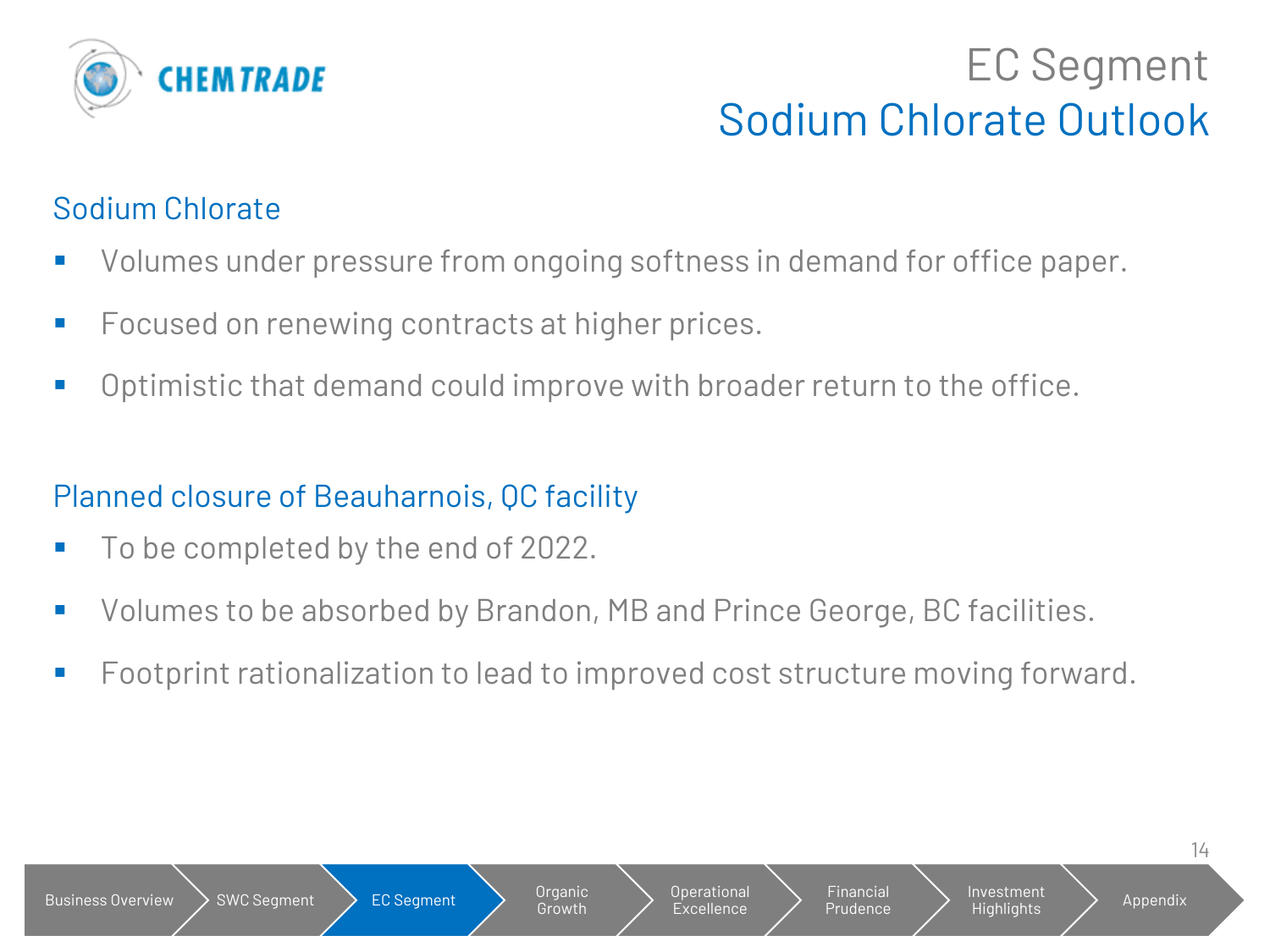

## Organic Growth Projects Ultrapure Acid

- Demand expected to increase by 2-3x over next 5 years, given semiconductor industry production capacity expansion taking place in North America.
- Chemtrade is the leading North American producer of ultrapure acid to the semiconductor manufacturing sector.
- Cairo, Ohio facility expansion
	- \$50mm cost with 25%+ ROIC
	- 60% increase in production capacity
	- Project progressing on schedule; expected to be completed by end of 2023
- Continue to evaluate additional projects to capture anticipated demand growth.

Global Semiconductor Market



Source: International Business Strategies



\$125M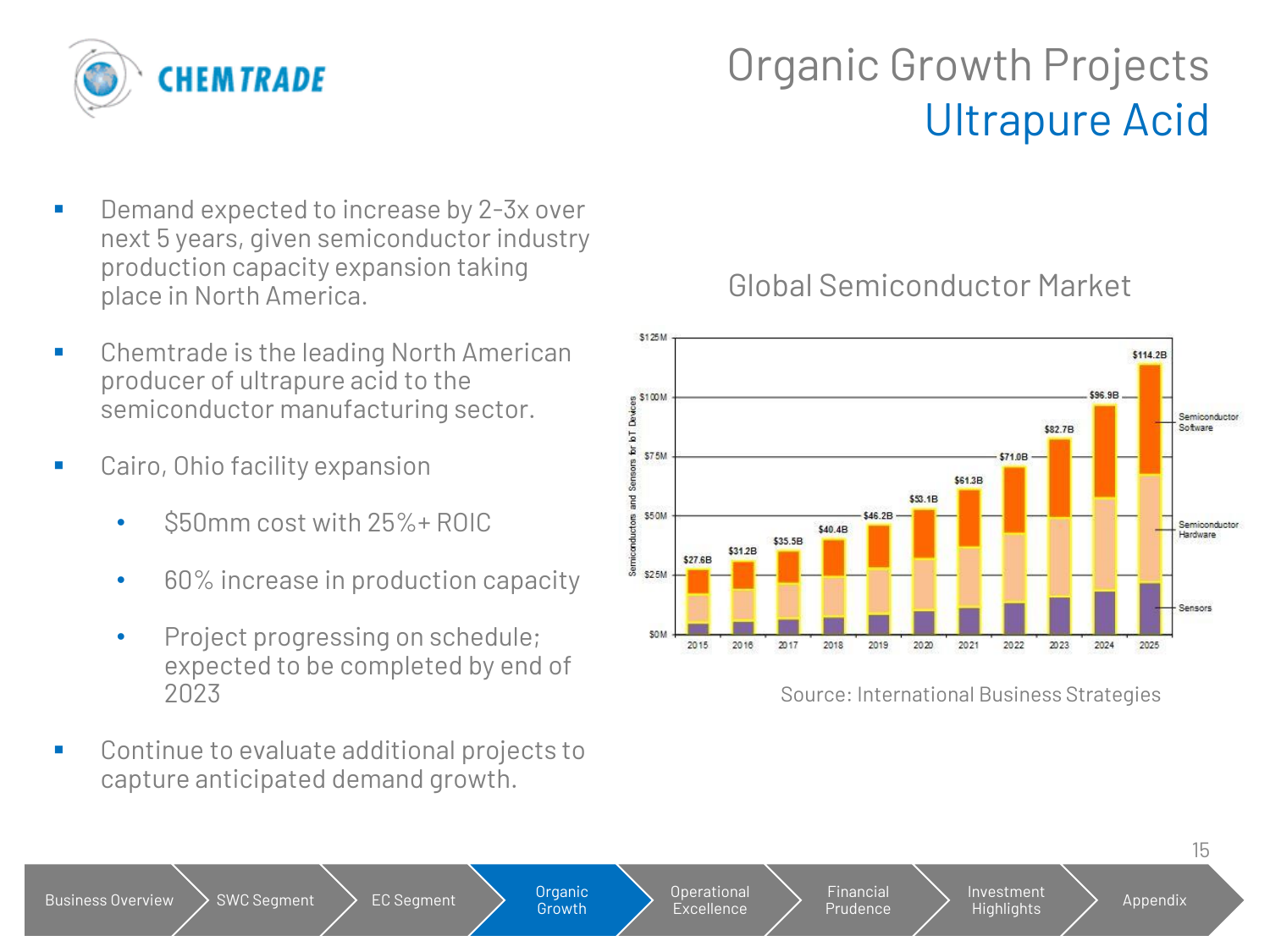

## Organic Growth Projects Hydrogen

- Hydrogen expected to become a more significant energy source in a low carbon future.
- "Green hydrogen" already produced by Chemtrade through sodium chlorate and chlor-alkali manufacturing processes, using hydro-electric power.
- Developing projects at Prince George, BC and Brandon, MB sodium chlorate plants to monetize the hydrogen streams.
- Construction at Prince George expected to commence in 2022; production expected to begin in 2023.
- Brandon opportunity expected to be even more significant, given the facility's scale.



Source: Hydrogen Insights Report 2021 – Hydrogen Council, McKinsey & Company

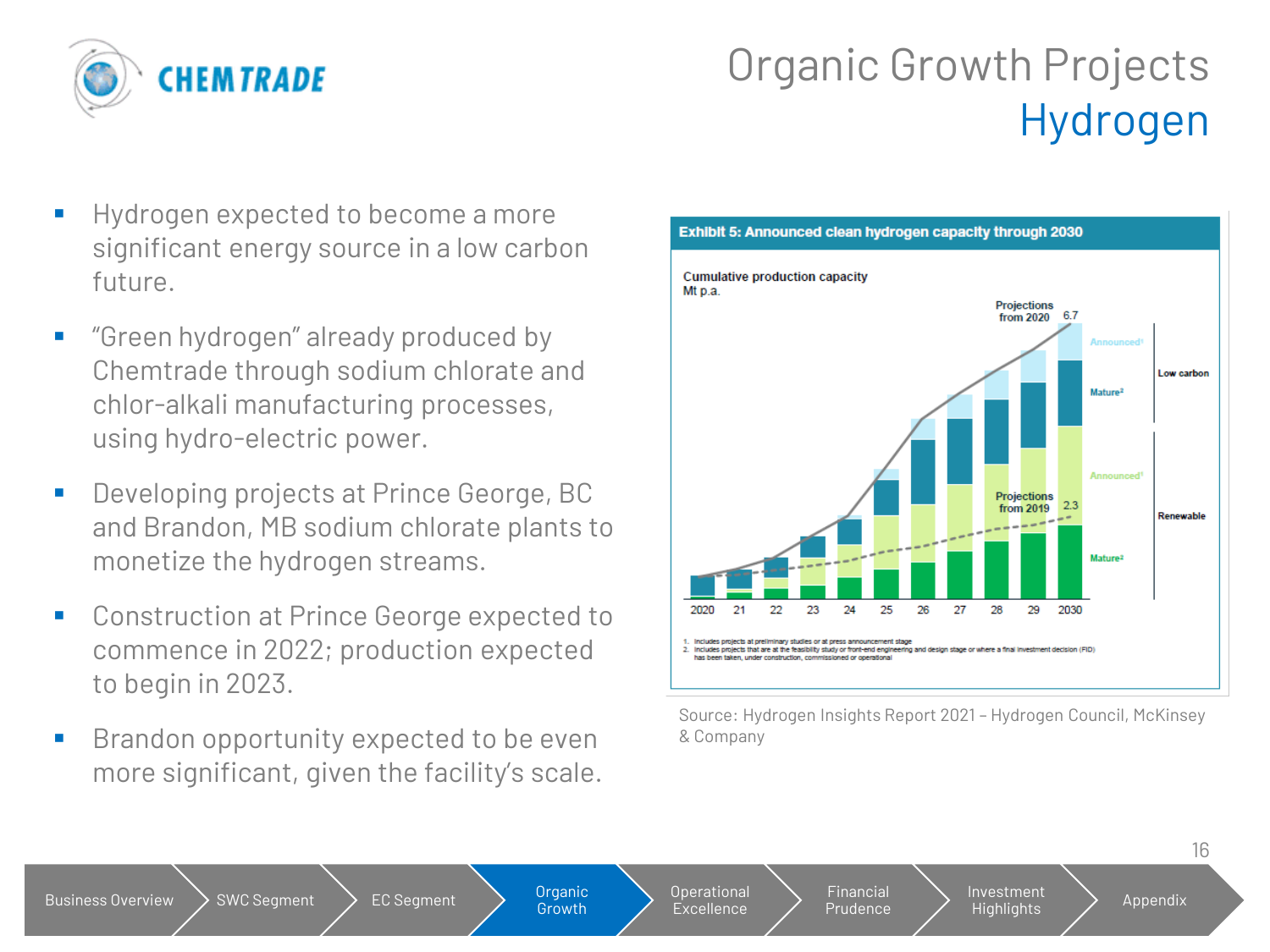

## Organic Growth Projects Water Chemicals

- Chemtrade is one of North America's largest suppliers of inorganic coagulents for water treatment.
- Increasing regulations and population growth support heightened demand for coagulents across North America.
- Undertaking small projects to expand capacity for higher growth PAC/ACH (demand growing >5% per year), which are proceeding on schedule and are expected to contribute more meaningfully in 2023.
- Opportunity to expand into new specialized products.
- Could consider smaller acquisitions in the future, once balance sheet improves.

Business Overview  $\searrow$  SWC Segment  $\searrow$  EC Segment  $\searrow$  Organic

**Growth** 

Operational **Excellence** 

Financial Prudence

| <b>Water Coaqulant Market Demand Growth</b> |              |  |  |  |
|---------------------------------------------|--------------|--|--|--|
| <b>Municipal Drinking Water:</b>            | $1 - 2\%$ pa |  |  |  |
| Waste Water:                                | $4 - 5%$ pa  |  |  |  |
| <b>Poultry Treatment:</b>                   | $10\%$ pa    |  |  |  |
| Pulp & Paper:                               | $-3\%$ pa    |  |  |  |

Investment

Highlights > Appendix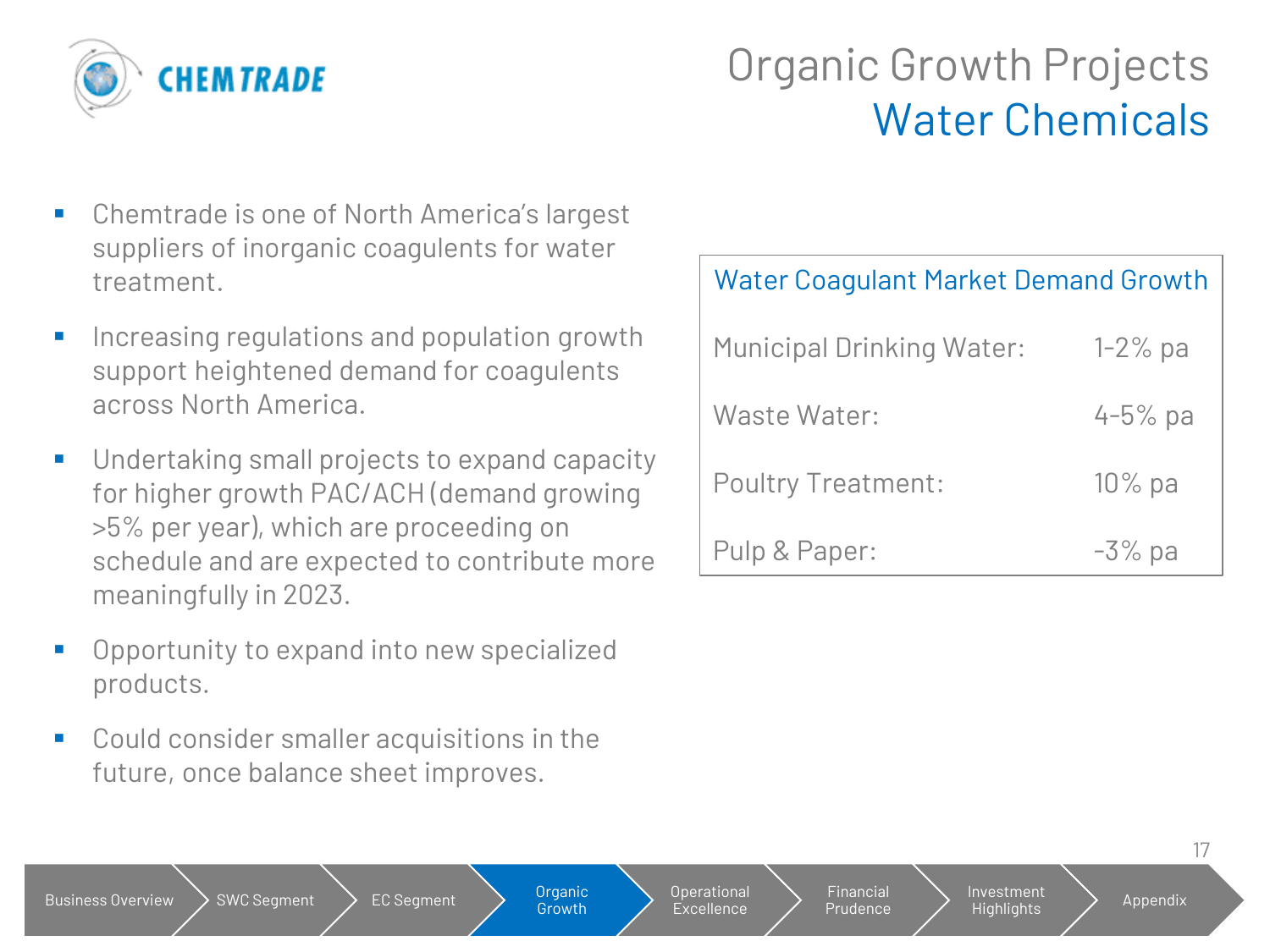

## Operational Excellence Productivity and Reliability

- Launched both Productivity and Reliability initiatives in 2020
- Targeting to achieve ~\$10 M in savings each year, which will help to offset annual inflation
- Black and Green Belts leading projects using Lean Six Sigma Tools
- Implemented real-time reporting of Availability and OEE data in order to focus on critical equipment for on-stream improvement
- Implementing maintenance excellence work process across the businesses
- Leveraging best practices and technology to improve performance (e.g. low cost on-stream vibration detection/monitoring and drone tank inspections)



Building a Culture of Continuous Improvement

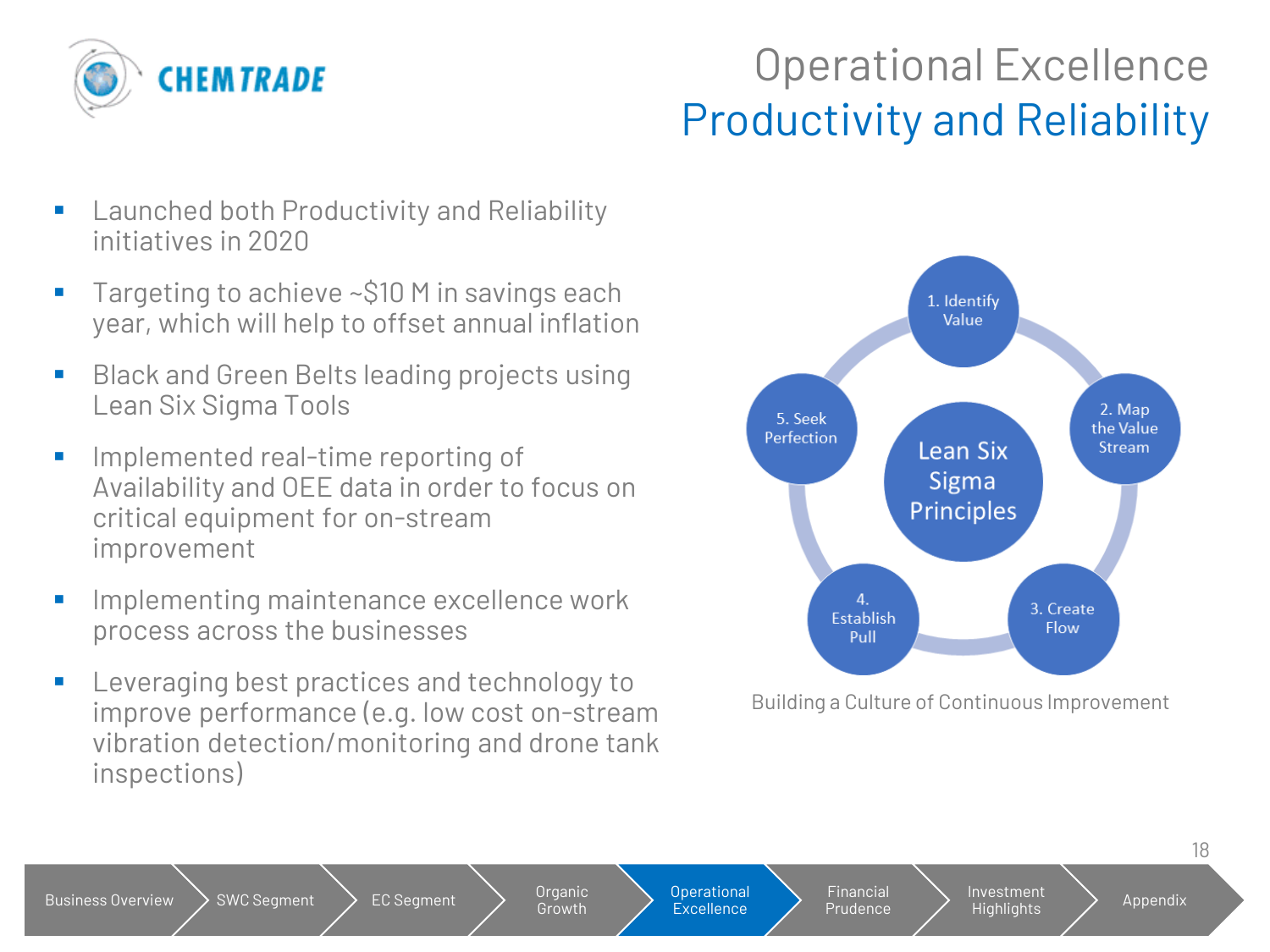

## Operational Excellence ESG Approach

ESG approach and disclosure aligned to the four pillars of the Task Force on Climate Related Financial Disclosures (TCFD):

- Governance (Board and Management)
- Strategy
- Risk Management
- Metrics and Targets

We reviewed the Sustainability Accounting Standards Board's (SASB) metrics for the Chemical industry. In 2020, we conducted a materiality assessment to identify the sustainability topics that are most likely to affect the financial or operating performance of Chemtrade. The assessment was modelled after a five-factor test developed by the Sustainability Accounting Standards Board (SASB).

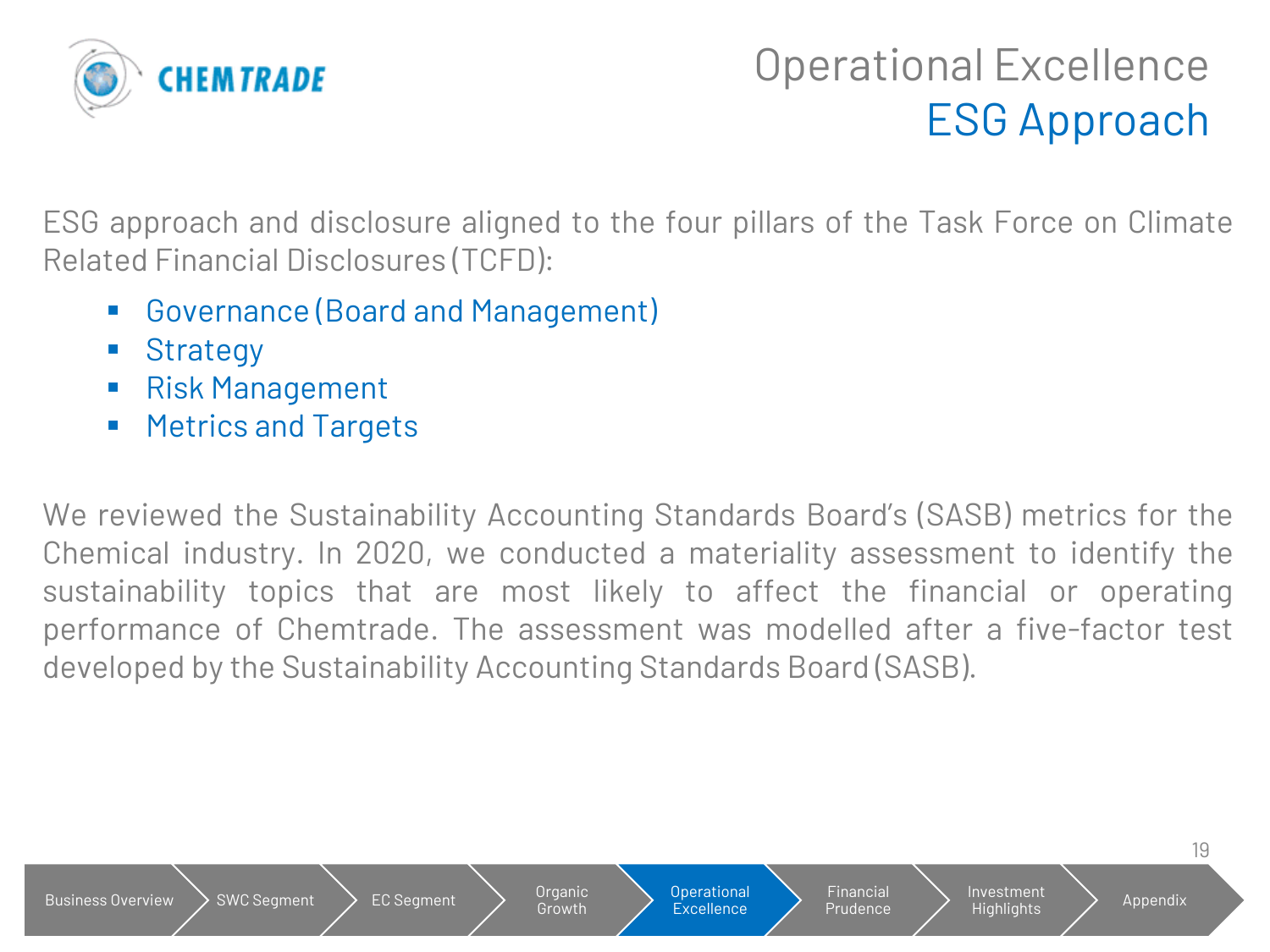

## Operational Excellence Key ESG Targets

20

#### 1. Green House Gas (GHG) Emissions

✓ We will reduce or offset 2021 Scope 1 GHG emissions from operations, private fleet and process by 50% by 2025

#### 2. Energy Management

 $\checkmark$  We will ensure a minimum of 85% of our electricity is from hydro or other renewable sources, including future acquisitions

#### 3. Industrial Waste

 $\checkmark$  We will reduce high clay alumina (HCA) landfill disposal by an additional 20% of 2021 baseline by 2025, through reuse and process efficiencies

#### 4. Workforce Safety

We will target a 50% reduction of workplace injuries by 2025

#### 5. Board and Executive Diversity

- $\checkmark$  We will achieve and maintain at least 30% women and 50% designated groups (women, visible minorities, Indigenous, and persons with disabilities) on the Board and in executive officer positions by the 2024 AGM
- $\checkmark$  We will achieve 50% BIPOC and/or women in all management positions by the end of 2025

Operational **Excellence** 

Financial Prudence Investment

Highlights > Appendix

Growth

#### $\triangleright$  The new Sustainability Report will be released in Q2

Business Overview  $\searrow$  SWC Segment  $\searrow$  EC Segment  $\searrow$  Organic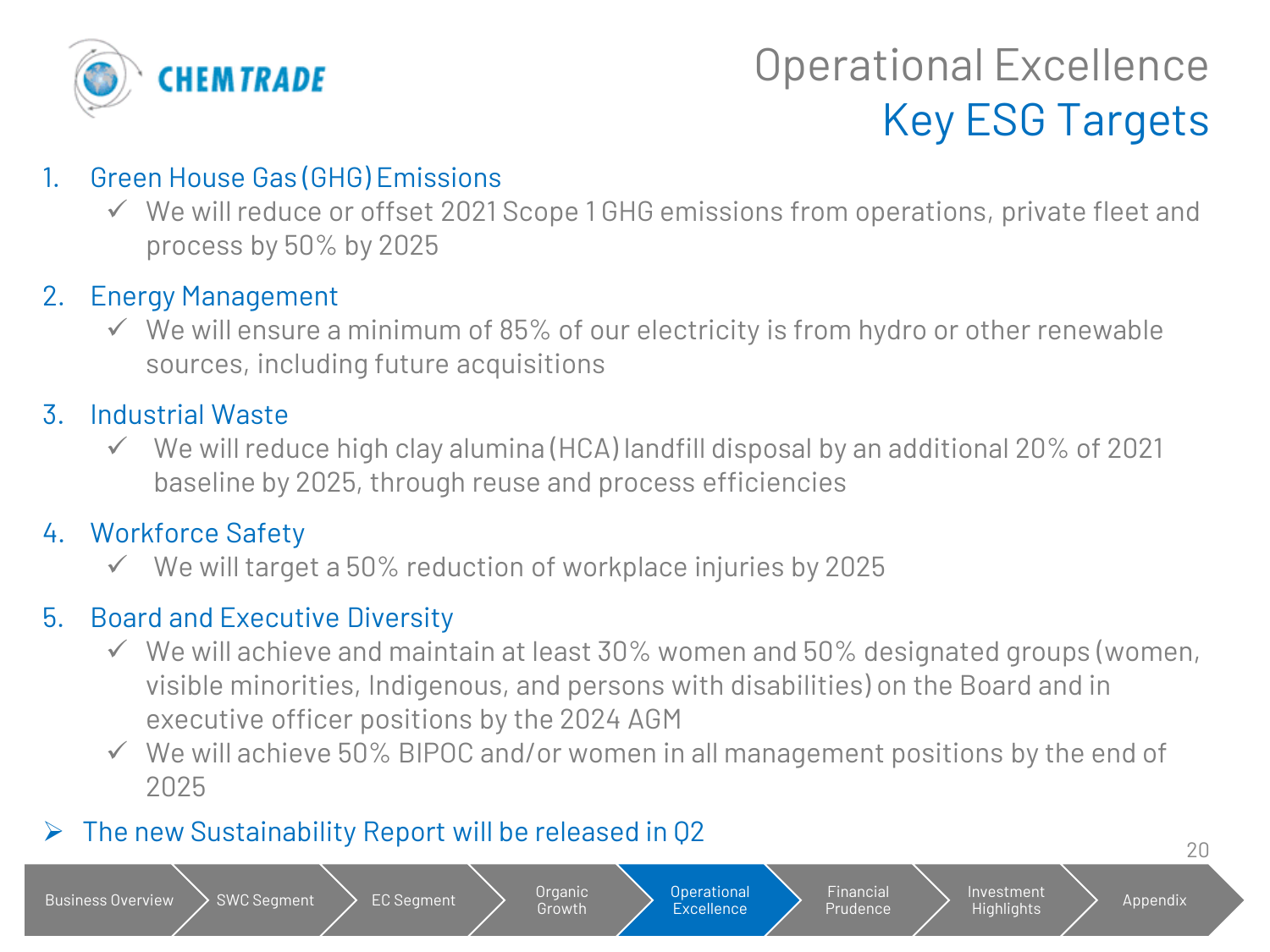

## Financial Prudence

#### Capital Structure and Capital Allocation

#### Equity (CHE.UN)

■ 104.5 million units outstanding, as of March 31, 2022

#### Long-Term Debt

- US\$650 million revolving credit facility
- US\$215.6 million undrawn, as of March 31, 2022
- December 2026 maturity (amended & extended December 2021)

#### Convertible Unsecured Subordinated Debentures

#### Capital Allocation Priorities:

- 1. Deleveraging
- 2. Investing in financially accretive organic growth opportunities
- 3. Return of capital to shareholders
- 4. Strategic, opportunistic tuck-in acquisitions

|                                                                    | <b>Fund 2017</b><br><b>Debentures</b><br>(CHE.DB.D) | <b>Fund 2019</b><br><b>Debentures</b><br>(CHE.DB.E) | <b>Fund 2020</b><br><b>Debentures</b><br>(CHE.DB.F) | <b>Fund 2021</b><br><b>Debentures</b><br>(CHE.DB.G) | <b>Total</b>   |
|--------------------------------------------------------------------|-----------------------------------------------------|-----------------------------------------------------|-----------------------------------------------------|-----------------------------------------------------|----------------|
| <b>Maturity</b>                                                    | May 31, 2024                                        | October 31, 2026                                    | September 30, 2025                                  | August 31, 2027                                     |                |
| <b>Interest Rate</b>                                               | 4.75%                                               | 6.50%                                               | $8.50\%$                                            | 6.25%                                               |                |
| <b>Principal outstanding</b><br>(March 31, 2022) (C\$<br>millions) | \$201.1                                             | \$100.0                                             | \$86.3                                              | \$130.0                                             | <b>\$517.4</b> |
| <b>Conversion Price</b>                                            | \$26.70/unit                                        | \$15.80/unit                                        | \$7.35/unit                                         | \$10.00/unit                                        |                |

Growth

Operational Excellence Financial Prudence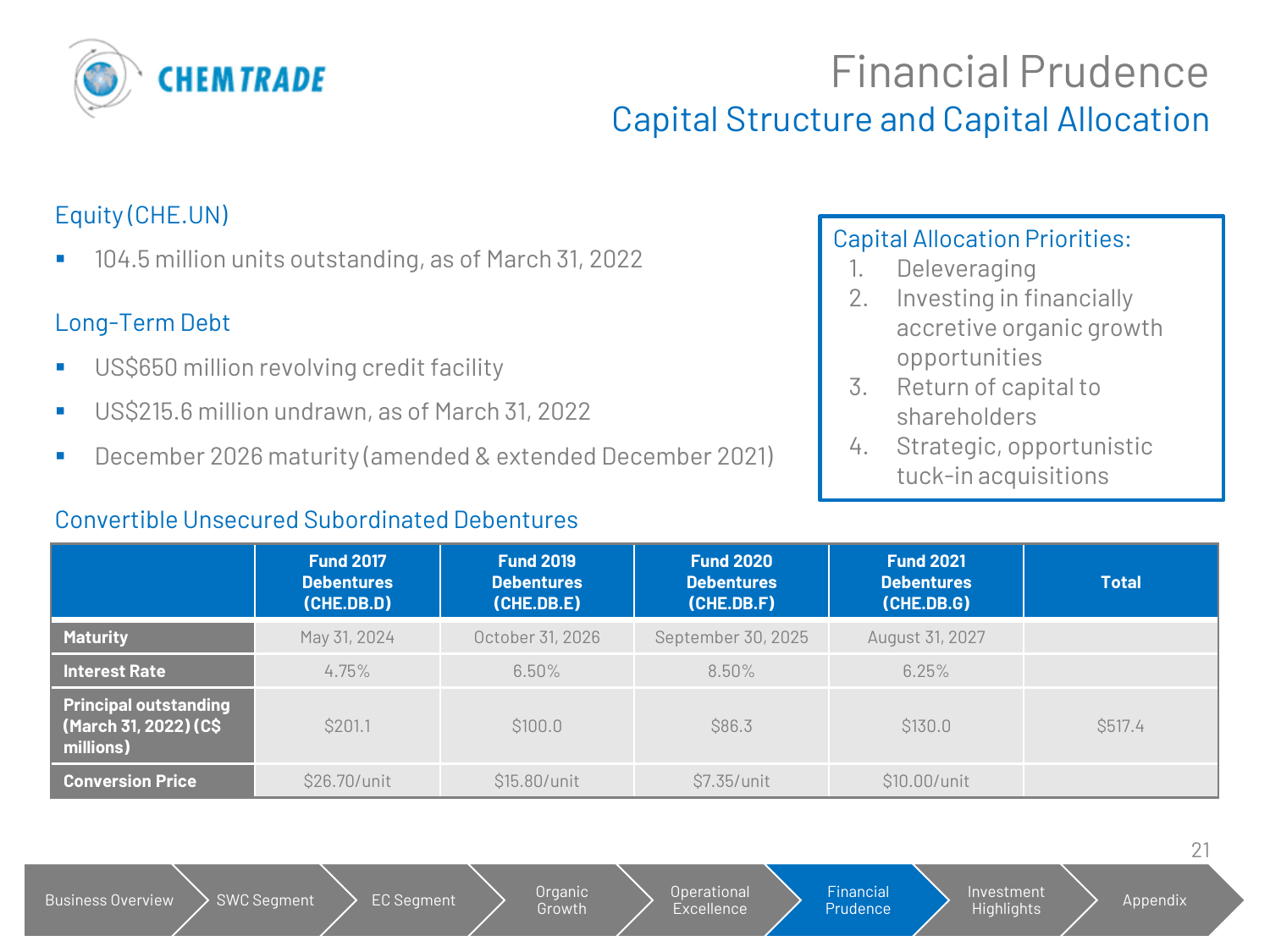

## Financial Prudence Balance Sheet

#### Numerous initiatives were recently undertaken to improve the balance sheet and increase financial flexibility:

- 1. Sale of specialty chemicals businesses (potassium chloride and vaccine adjuvants) for net proceeds of \$182.7 million, completed November 2021
- 2. \$70 million equity offering, completed March 2021
- 3. Sold idled sulphuric acid plant in Augusta Georgia for net proceeds of US\$10 million in April 2022
- 4. Convertible debenture refinancing, including the completion of an offering of convertible debentures that mature in August 2027 and the redemption of convertible debentures maturing in 2023
- 5. Credit Facility extended by two years to December 2026
- In addition to the above, Chemtrade recently announced the launch of a process to sell real estate at its North Vancouver, BC site (includes approximately 40 acres of industrial-zoned and rail-serviced land) through a sale-and-leaseback transaction, potentially providing additional financial flexibility and liquidity for deleveraging and investments in organic growth.
- Following these initiatives, Chemtrade has no debt maturities until May 2024.
- Net Debt / Adjusted EBITDA<sup>(1)</sup> of 3.5x at end of 01 2022, down from 5.9x in 01 2021 and 4.2x in 04 2021.
- (1) Net Debt / Adjusted EBITDA is a non-IFRS ratio. See Appendix for more information.

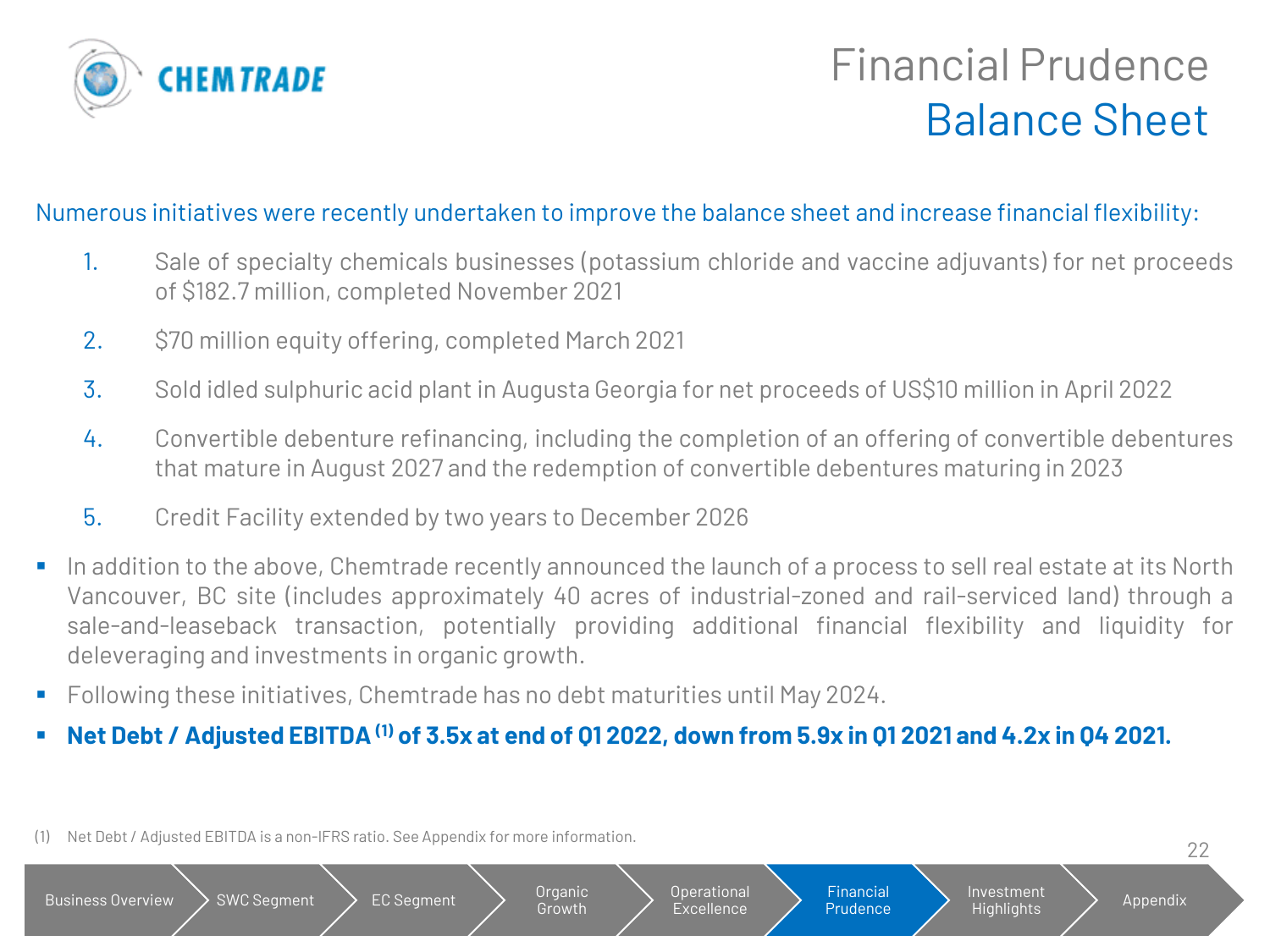

## Financial Prudence Defensive Attributes

Chemtrade is well-positioned for a potential economic downturn, given numerous defensive attributes across the business.

#### SWC Segment

- Water treatment chemicals are non-discretionary.
- Regen business resilient as refinery utilization rates generally remain high in a typical recession.
- **■** Ultrapure demand supported by chip shortages and on-shoring of manufacturing.
- Merchant acid demand tied to industrial activity, but supported by increased North American fertilizer demand from Russia-Ukraine conflict.

#### EC Segment

- Chlor-alkali impact determined by relative demand for caustic and chlorine.
- Sodium chlorate volumes typically impacted in a recession, but return-to-office expected to serve as offset.

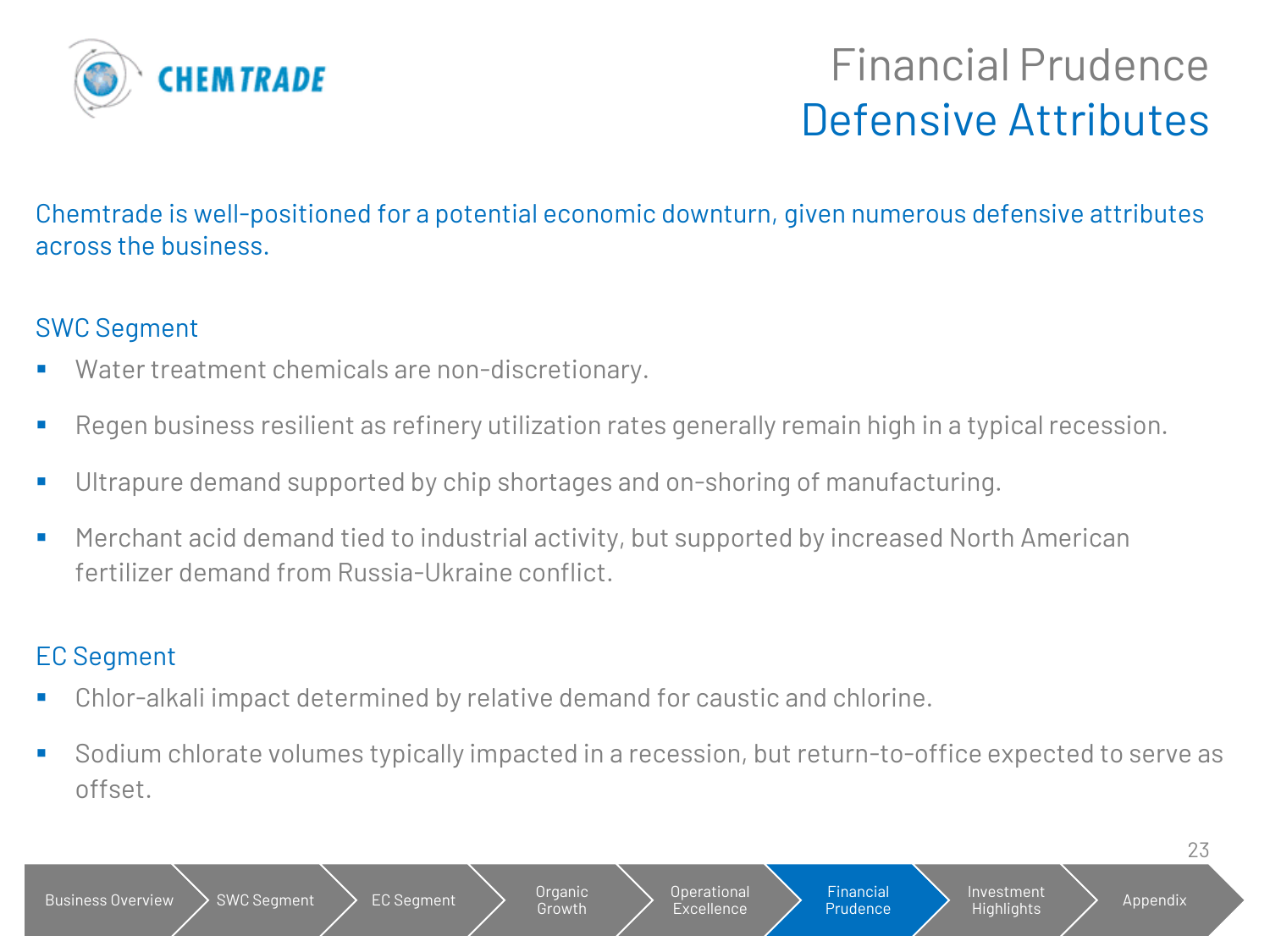

## **Chemtrade** Investment Highlights

| <b>Size, Scale and Diversity</b><br>of Earnings                          | Extensive product portfolio offers diversified exposure to industrial and consumer end-<br>markets<br>Exposure to post-COVID industrial recovery, including strong chlor-alkali backdrop                       |
|--------------------------------------------------------------------------|----------------------------------------------------------------------------------------------------------------------------------------------------------------------------------------------------------------|
| <b>Market Leadership</b>                                                 | Significant regional market share across products                                                                                                                                                              |
| <b>Defensive Attributes</b>                                              | Many key products are expected to see limited impact in a typical economic recession<br>Natural inflation hedge through exposure to higher commodity pricing<br>٠                                              |
| <b>Compelling Growth</b>                                                 | Compelling organic growth opportunities across the business offer significant growth<br>potential in the coming years (Ultrapure acid; Hydrogen; Water Chemicals; Productivity<br>and Reliability initiatives) |
| <b>Improving Balance</b><br><b>Sheet</b>                                 | Significantly strengthened balance sheet (3.5x Net Debt / Adjusted EBITDA (2) offers<br>financial flexibility<br>Continuing to take steps to drive further balance sheet improvement                           |
| <b>Attractive and</b><br><b>Sustainable Distribution</b><br><b>Yield</b> | 7.3% distribution yield (annualized) $(1)$<br>٠<br>LTM payout ratio of 48% (2)<br>٠<br>Implied 2022 payout ratio of $~50\%$ at midpoint of quidance $^{(2)}$                                                   |
| <b>ESG</b>                                                               | 2025 ESG targets positioning Chemtrade to be an industry-leader on ESG                                                                                                                                         |

(1) As of May 17, 2022.

(2) Payout Ratio and Net Debt / Adjusted EBITDA are non-IFRS ratios. See Appendix for more information.

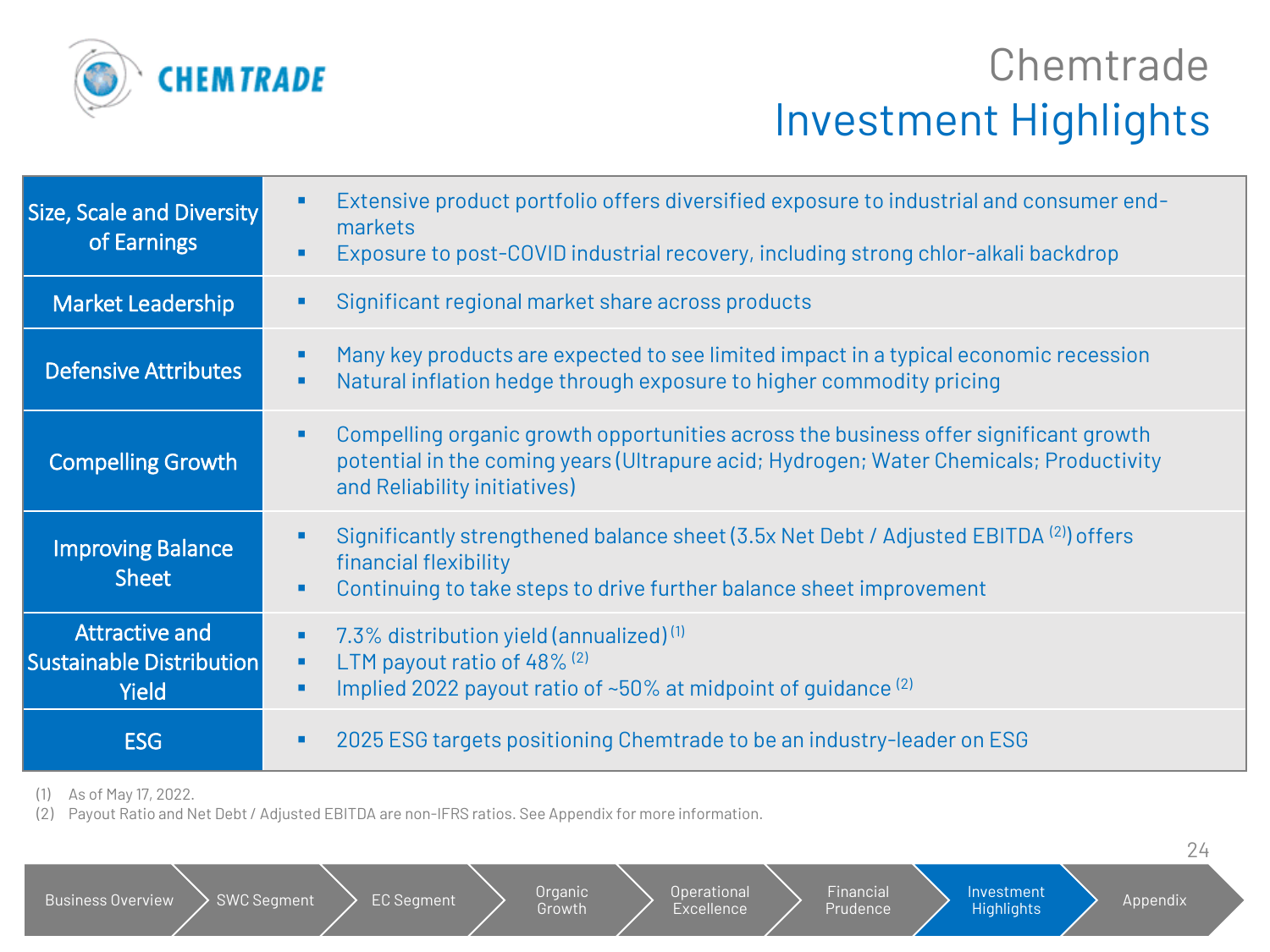

# APPENDIX

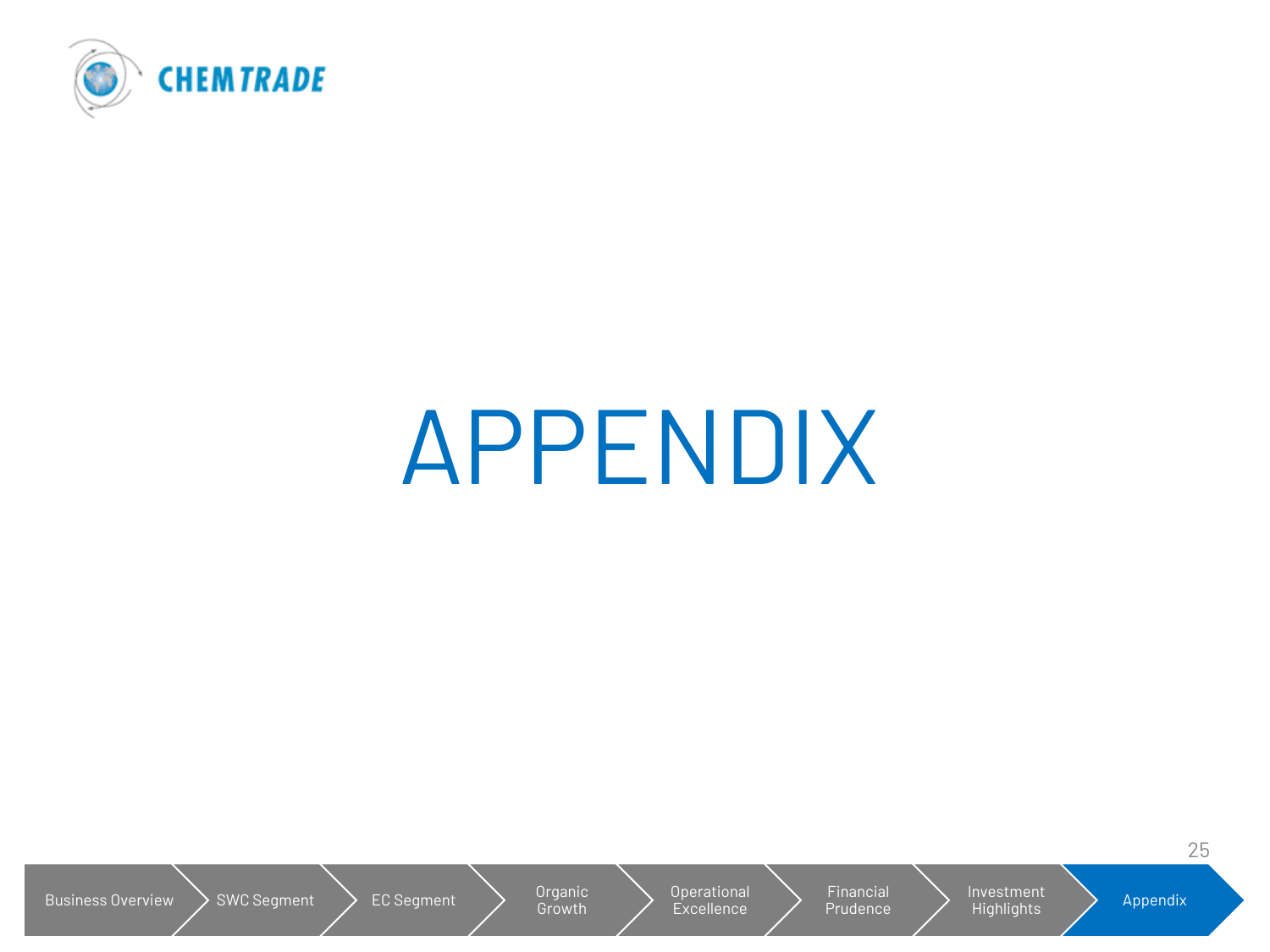

## **Chemtrade** Management Team

#### Management Team

|                                      | <b>Scott Rook</b><br><b>President and Chief</b><br><b>Executive Officer</b>                                                                                                                                     | <b>Rohit Bhardwaj</b><br><b>Chief Financial Officer</b>                                                                                                                                                                                                             | <b>Tim Montgomery</b><br><b>Group Vice-President</b><br>Manufacturing and<br>Engineering                                                                                                                   | <b>Alan Robinson</b><br><b>Group Vice-President,</b><br>Commercial                                                                                                                            | <b>Emily Powers</b><br><b>Group Vice-President</b><br><b>Human Resources and</b><br><b>Responsible Care</b>                                                                          | <b>Susan Paré</b><br><b>General Counsel and</b><br><b>Corporate Secretary</b>                                                                                                                    |
|--------------------------------------|-----------------------------------------------------------------------------------------------------------------------------------------------------------------------------------------------------------------|---------------------------------------------------------------------------------------------------------------------------------------------------------------------------------------------------------------------------------------------------------------------|------------------------------------------------------------------------------------------------------------------------------------------------------------------------------------------------------------|-----------------------------------------------------------------------------------------------------------------------------------------------------------------------------------------------|--------------------------------------------------------------------------------------------------------------------------------------------------------------------------------------|--------------------------------------------------------------------------------------------------------------------------------------------------------------------------------------------------|
| 2021<br>including<br><b>business</b> | Joined Chemtrade<br>in 2019 as COO<br><b>CEO</b> since March<br>More than 28 years<br>experience in the<br>chemical industry<br>commercial,<br>operational, and<br>leadership roles<br><b>Previously Senior</b> | Joined Chemtrade<br>$\bullet$<br>in $2006$ as $CFO$<br><b>Oversees Finance,</b><br>$\bullet$<br>IT, Investor<br>Relations,<br>Corporate<br>Development, and<br>Legal<br>Previously CFO,<br>Corporate<br>Secretary and<br>Executive VP,<br><b>Operations of TSX-</b> | Joined Chemtrade<br>$\bullet$<br>in 2020<br><b>Oversees</b><br>$\bullet$<br>Manufacturing,<br>Engineering, and<br>Procurement<br>More than 30 years<br>$\bullet$<br>experience in the<br>chemical industry | Joined Chemtrade<br>in 2022<br>Oversees<br>Commercial<br>More than 22 years<br>experience in<br>commercial,<br><b>business</b><br>leadership, and<br>supply chain in the<br>chemical industry | Joined Chemtrade<br>in 2016<br>Leads the Human<br>$\bullet$<br>Resources and<br><b>Responsible Care</b><br>functions<br>More than 23 years<br>experience in the<br>chemical industry | Joined Chemtrade<br>in 2006<br>Leads the Legal<br>۰<br>Department and is<br>Corporate<br>Secretary of the<br><b>Board of Trustees</b><br>Also oversees the<br><b>Environmental Risk</b><br>group |

• Previously Senior VP, Commercial at Ascend **Performance Materials** 

listed Inscape Corporation

Growth

Operational **Excellence** 

Financial Prudence Investment Investment<br>Highlights **Appendix**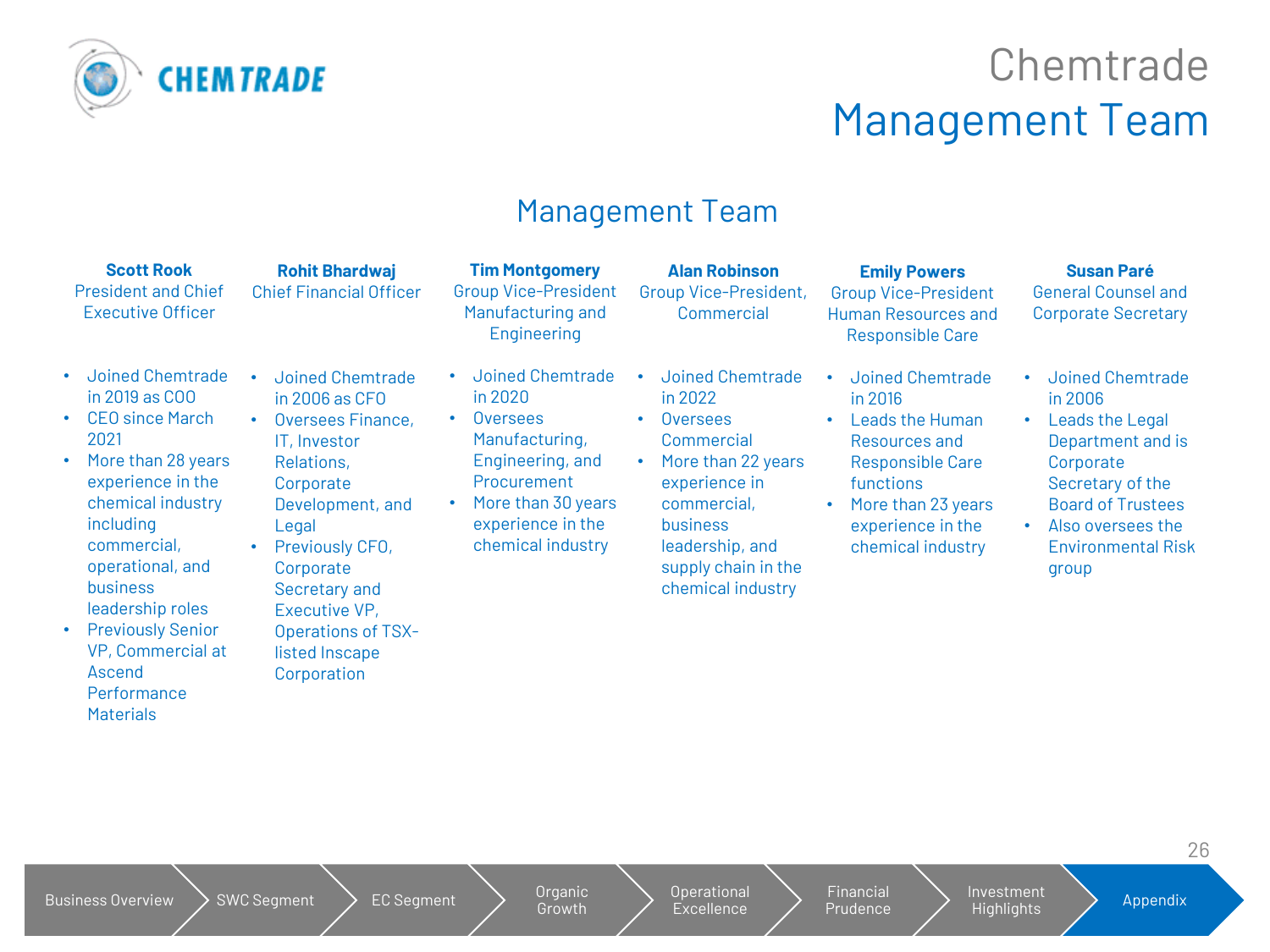

## **Chemtrade** Board of Trustees

#### Board of Trustees

| <b>Douglas Muzyka</b><br><b>Chair of the Board</b>                                                                                                                                                                   | <b>Lucio Di Clemente</b><br>Chair of the<br><b>Compensation and</b><br>Corporate<br>Governance<br>Committee                                                  | <b>Daniella Dimitrov</b><br><b>Chair of the Audit</b><br>Committee     | <b>Emily Moore</b><br>Chair of the<br><b>Responsible Care</b><br>Committee                                                                                                                                               | <b>Luc Doyon</b><br>Corporate<br><b>Director</b>                                         | <b>Katherine Rethy</b><br>Corporate<br><b>Director</b>                                                                                                                  | <b>Scott Rook</b><br>CEO, Corporate<br><b>Director</b>                                                                                                                                                     |
|----------------------------------------------------------------------------------------------------------------------------------------------------------------------------------------------------------------------|--------------------------------------------------------------------------------------------------------------------------------------------------------------|------------------------------------------------------------------------|--------------------------------------------------------------------------------------------------------------------------------------------------------------------------------------------------------------------------|------------------------------------------------------------------------------------------|-------------------------------------------------------------------------------------------------------------------------------------------------------------------------|------------------------------------------------------------------------------------------------------------------------------------------------------------------------------------------------------------|
| • Trustee since<br>November<br>2020<br>Corporate<br>$\bullet$<br>director<br>Previously<br>$\bullet$<br>Senior VP and<br><b>Chief Science</b><br>and<br>Technology<br>Officer of E.I.<br>DuPont de<br><b>Nemours</b> | <b>Trustee since</b><br>$\bullet$<br><b>July 2009</b><br>Executive<br>$\bullet$<br>mentor,<br>corporate<br>financial<br>advisor and<br>corporate<br>director | Trustee since<br>May 2020<br>President and<br>CFO of<br><b>IAMGOLD</b> | Trustee since<br>$\bullet$ .<br><b>July 2019</b><br>Director of<br>$\bullet$<br><b>Troost Institute</b><br>for Leadership<br>Education in<br>Engineering at<br>the University<br>of Toronto and<br>corporate<br>director | Trustee since<br>May 2022<br>Corporate<br>director<br>34-year career<br>with Air Liquide | • Trustee since<br><b>July 2015</b><br>Corporate<br>$\bullet$<br>director<br>Previously<br>$\bullet$<br>Senior VP,<br><b>Global Services</b><br>at Falconbridge<br>Ltd. | Trustee since<br>٠<br><b>March 2021</b><br><b>President and</b><br>$\bullet$<br>CEO of<br>Chemtrade<br>Previously<br>$\bullet$<br>Senior VP,<br>Commercial at<br>Ascend<br>Performance<br><b>Materials</b> |

Growth

Operational **Excellence**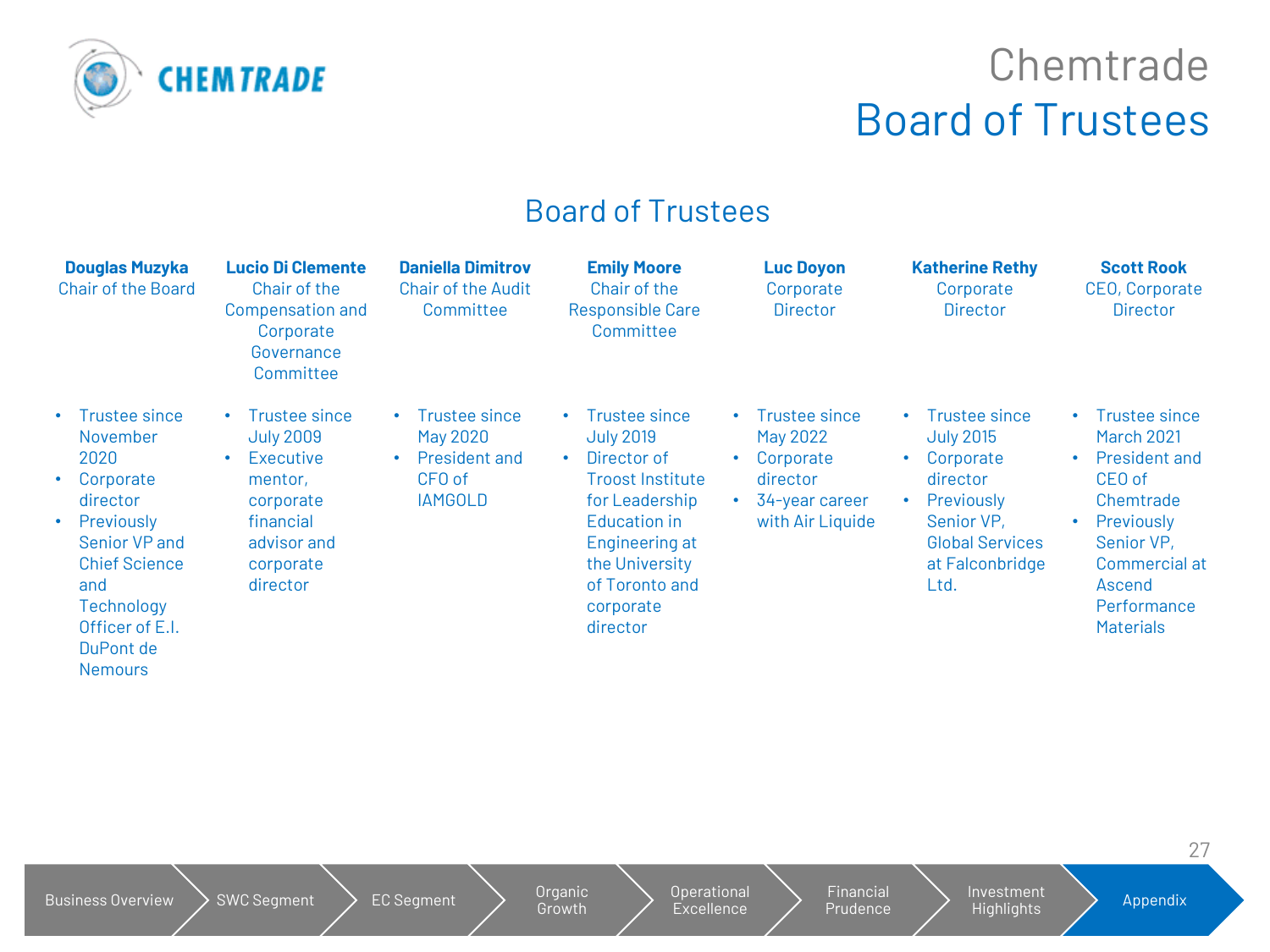

## Q1 2022 Consolidated Results

C\$ Millions, except per unit metrics and ratios

|                                                | 012022  | 012021  | Change(S) | Change $(\%)$ |
|------------------------------------------------|---------|---------|-----------|---------------|
| Revenue                                        | 390.3   | 312.4   | 77.9      | 25%           |
| Net Earnings (Loss)                            | 10.7    | (20.4)  | 31.1      | 152%          |
| Adjusted EBITDA <sup>(1)</sup>                 | 107.8   | 55.4    | 52.4      | 95%           |
| Cash Flows from (used in) Operating Activities | 37.8    | (6.4)   | 44.2      | 691%          |
| Distributable Cash <sup>(1)</sup>              | 63.3    | 17.9    | 45.4      | 254%          |
| DCPU <sup>(1)</sup>                            | 0.61    | 0.19    | 0.42      | 221%          |
| Distributions declared per unit (2)            | 0.15    | 0.15    |           |               |
| Payout Ratio (%) <sup>(1)</sup>                | 25%     | 79%     | n/a       | n/a           |
| Net Debt <sup>(1)</sup>                        | 1,160.1 | 1,418.2 | (258.1)   | $(18)\%$      |
| Net Debt / Adjusted EBITDA <sup>(1)</sup>      | 3.5x    | 5.9x    | n/a       | n/a           |

(1) Adjusted EBITDA is a Total of Segments measure. DCPU (Distributable Cash Per Unit), Payout Ratio, and Net Debt / Adjusted EBITDA are non-IFRS ratios. See Appendix for more information.

(2) Based on actual number of units outstanding on record date.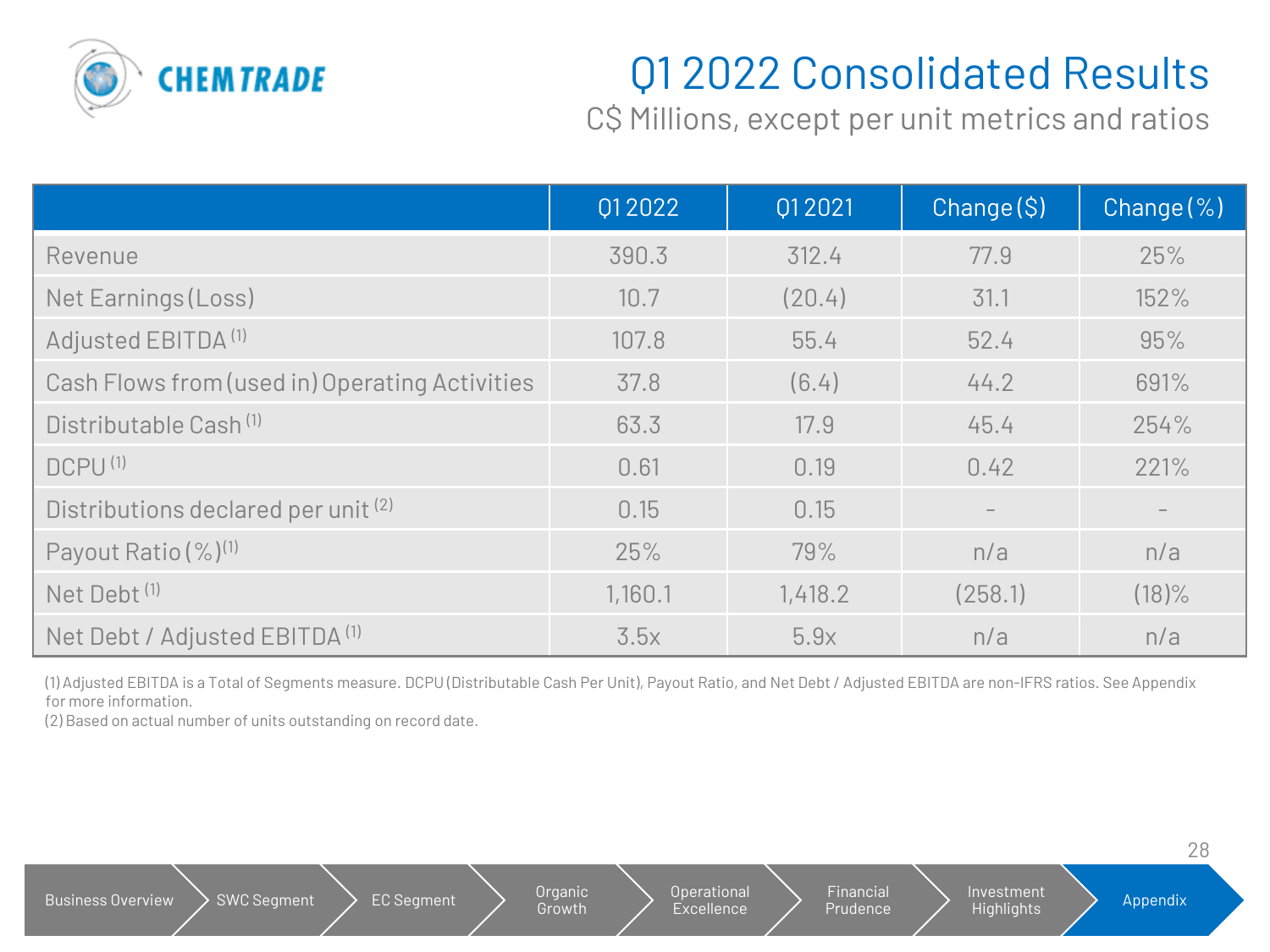

#### Updated 2022 Guidance C\$ Millions

29

- 2022 Adjusted EBITDA guidance increased in May, primarily reflecting strong 01/22 results and ongoing strength across chlor-alkali chemicals.
- Midpoint of 2022 Adjusted EBITDA guidance is \$315 million, a \$66.5 million improvement over 2021 after normalizing for sale of specialty chemicals businesses (\$14.2 million EBITDA contribution in 2021) and NATO lawsuit settlement in 2021 (\$17.7 million net recovery in 2021), despite anticipated impact of biennial turnaround at North Vancouver facility in Q2 2022 (~\$20 million impact).
- Implied payout ratio  $(1)$  of ~50% for 2022, assuming the midpoint of EBITDA guidance.

|                                  | Updated<br>2022 Guidance | Prior<br>2022 Guidance | 2021 Actual     |
|----------------------------------|--------------------------|------------------------|-----------------|
| Adjusted EBITDA <sup>(1)</sup>   | $$300 - $330$            | $$265 - $295$          | $$280.4^{(2)}$$ |
| Maintenance Capex <sup>(1)</sup> | $$73 - $78$              | $$72 - $77$            | \$75.3          |
| <b>Lease Payments</b>            | $$50 - $55$              | $$50 - $55$            | \$51.6          |
| Cash Interest <sup>(1)</sup>     | $$50 - $55$              | $$55 - $60$            | \$65.9          |
| <b>Cash Taxes</b>                | $$10 - $15$              | $$6 - $10$             | \$3.5           |

(1) Adjusted EBITDA is a Total of Segments measure. Maintenance Capex and Cash Interest are Supplementary Financial Measures. Payout Ratio is a non-IFRS ratio. See Appendix for more information.

(2) Includes \$14.2 million relating to the KCl and vaccine adjuvants businesses sold in November 2021 and \$17.7 million benefit from the settlement of the NATO Lawsuit.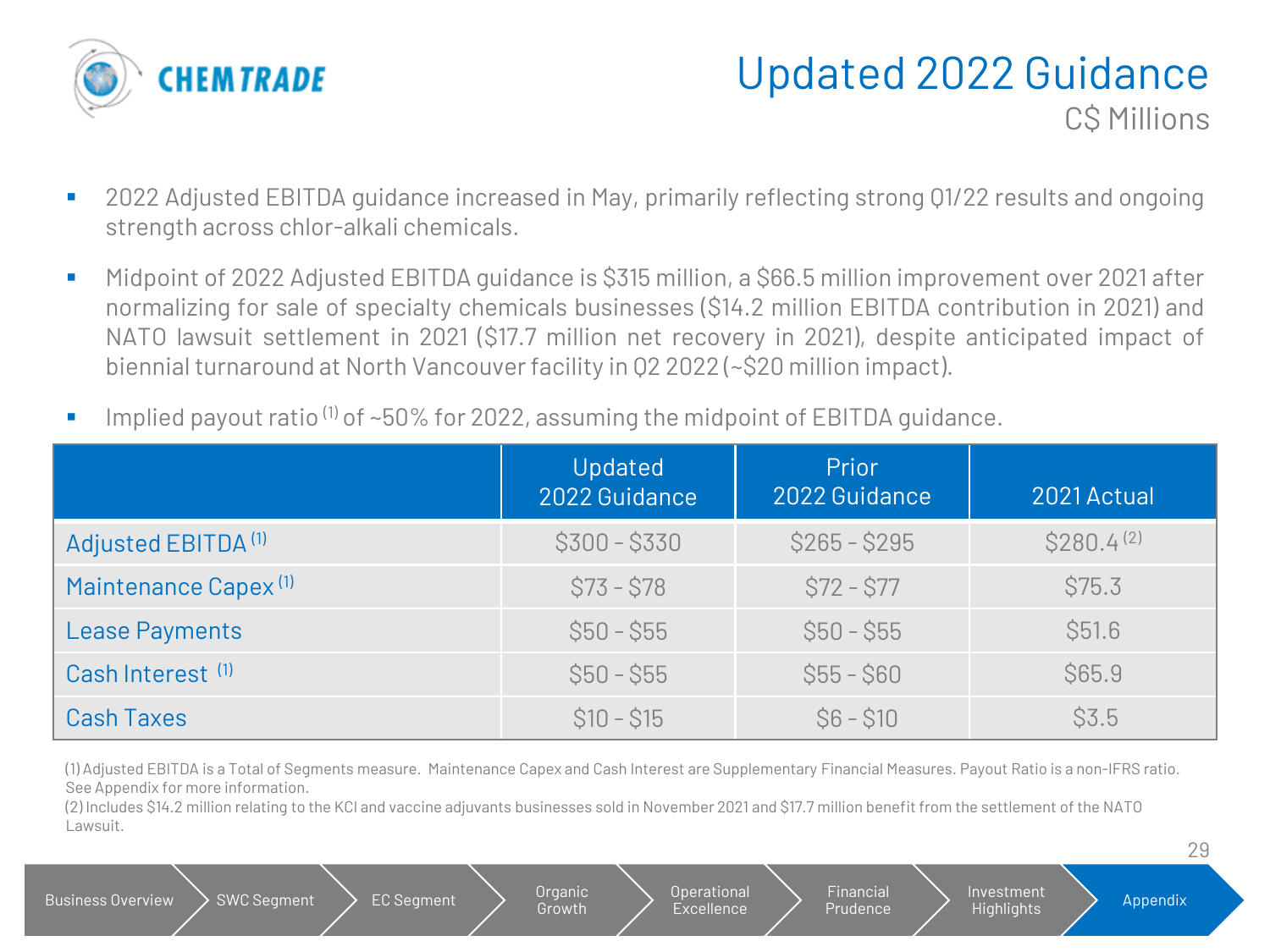

## 2022 Guidance Key Assumptions

| <b>Key Assumptions</b>                                                                                                                                               | Updated 2022<br>Assumption | <b>Prior 2022</b><br>Assumption | 2021<br><b>Actuals</b> |
|----------------------------------------------------------------------------------------------------------------------------------------------------------------------|----------------------------|---------------------------------|------------------------|
| Approximate North American MECU sales volume                                                                                                                         | ~175K                      | ~175K                           | ~181K                  |
| 2022 average IHS NE Asia Caustic price index being higher<br>per tonne than the 2021 average                                                                         | <b>TUS\$285</b>            | <b>1</b> US\$150                | N/A                    |
| North American production volume of sodium chlorate                                                                                                                  | $~550$ KT                  | $~\sim$ 365KT                   | $~\sim$ 361KT          |
| Impact to Adjusted EBITDA from biennial maintenance<br>turnaround at the North Vancouver chlor-alkali facility, which<br>is scheduled for the second quarter of 2022 | $\sim$ \$20.0 million      | $\sim$ \$11.0 million           |                        |
| USD to CAD average foreign exchange rate                                                                                                                             | 1.250                      | 1.234                           | 1.254                  |
| LTIP expense (in millions)                                                                                                                                           | $$15.0 - $20.0$            | $$10.0 - $15.0$                 | <b>\$25.7</b>          |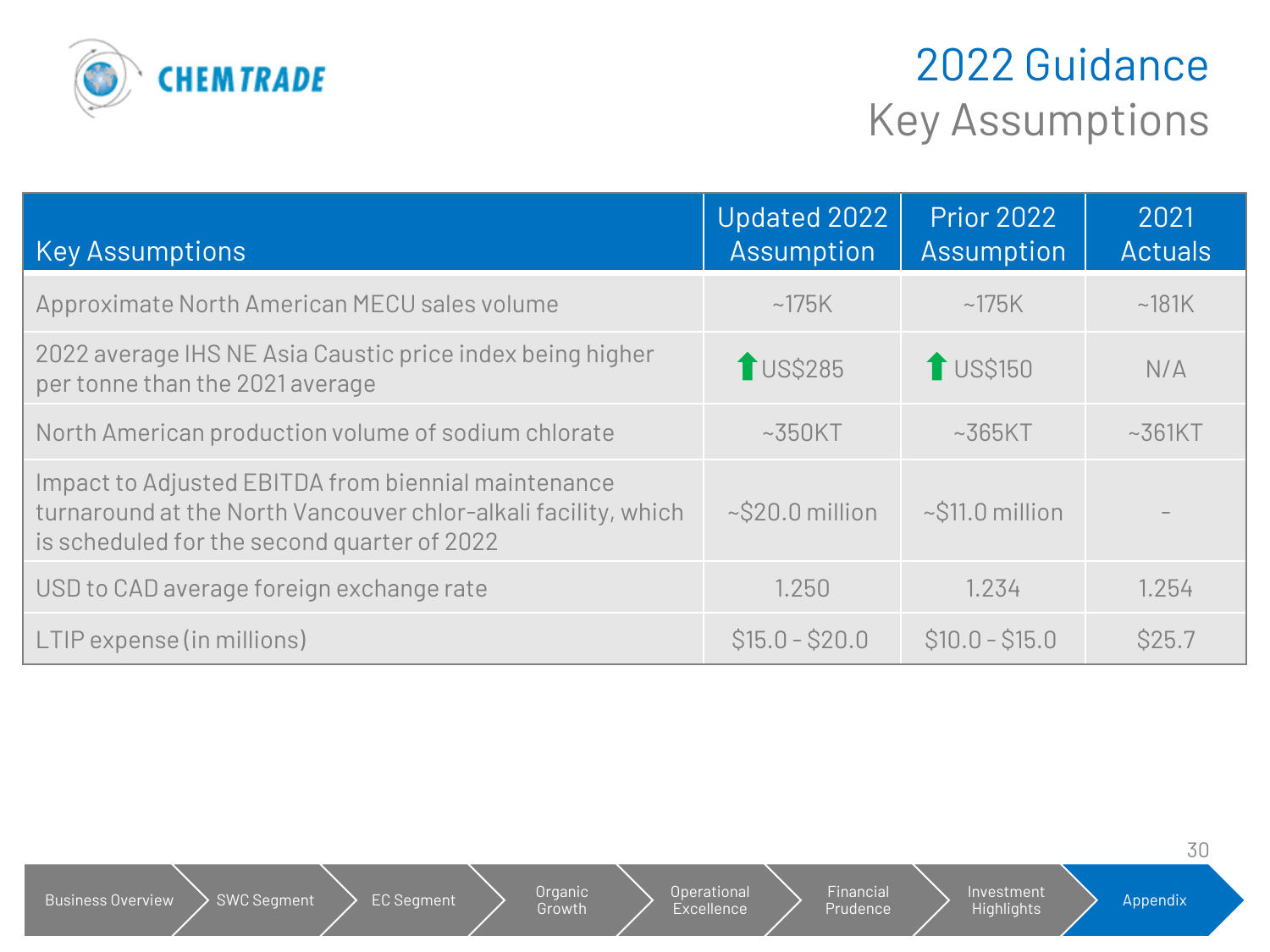

## Key Sensitivities Annual Impact on EBITDA

## Caustic Soda Price

■ Change of US\$50/DMT = CAD\$10 million

## Sodium Chlorate Price

■ Change of \$50/metric tonne = \$18.1 million

## CA\$/US\$ exchange rate

 $\blacksquare$  Change of 1 cent = \$3.6 million

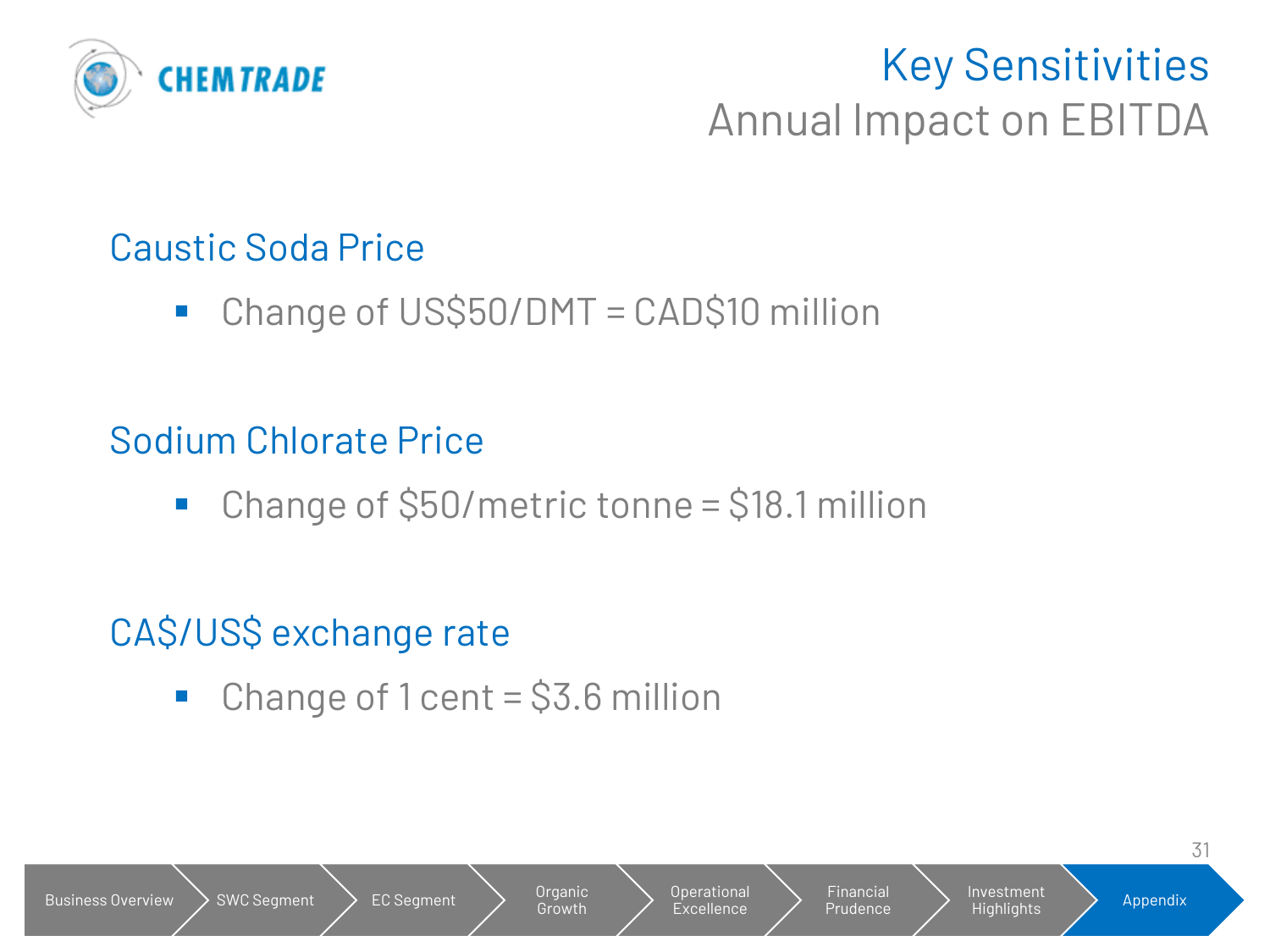

Non-IFRS financial measures are financial measures disclosed by an entity that (a) depict historical or expected future financial performance, financial position or cash flow of an entity, (b) with respect to their composition, exclude amounts that are included in, or include amounts that are excluded from, the composition of the most directly comparable financial measure disclosed in the primary financial statements of the entity, (c) are not disclosed in the financial statements of the entity and (d) are not a ratio, fraction, percentage or similar representation. Non-IFRS ratios are financial measures disclosed by an entity that are in the form of a ratio, fraction, percentage or similar representation that has a non-IFRS financial measure as one or more of its components, and that are not disclosed in the financial statements of the entity.

These non-IFRS financial measures and non-IFRS ratios are not standardized financial measures under IFRS and, therefore, are unlikely to be comparable to similar financial measures presented by other entities. Management believes these non-IFRS financial measures and non-IFRS ratios provide transparent and useful supplemental information to help investors evaluate our financial performance, financial condition and liquidity using the same measures as management. These non-IFRS financial measures and non-IFRS ratios should not be considered as a substitute for, or superior to, measures of financial performance prepared in accordance with IFRS.

The following slides outline our non-IFRS financial measures and non-IFRS ratios, their compositions, and why management uses each measure. It includes reconciliations to the most directly comparable IFRS measures. Except as otherwise described herein, our non-IFRS financial measures and non-IFRS ratios are calculated on a consistent basis from period to period and are adjusted for specific items in each period, as applicable.

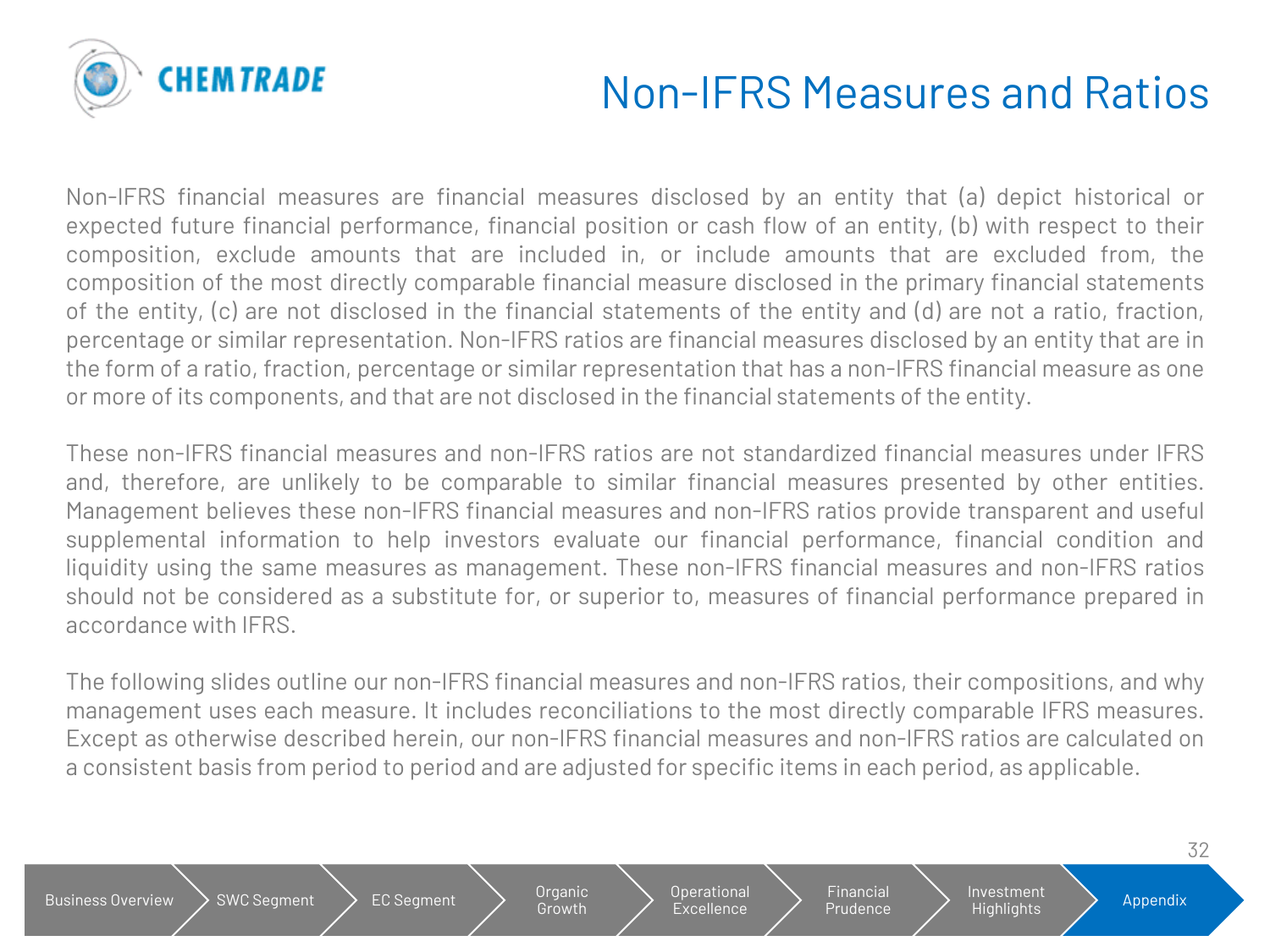

33

#### *Distributable cash after maintenance capital expenditures –*

Business Overview  $\searrow$  SWC Segment  $\searrow$  EC Segment  $\searrow$  Organic

#### **Most directly comparable IFRS financial measure:** Cash flows from operating activities

**Definition:** Distributable cash after maintenance capital expenditures is calculated as cash flow from operating activities less lease payments net of sub-lease receipts, maintenance capital expenditures and adjusting for cash interest and current taxes, and before decreases or increases in working capital.

**Why we use the measure and why is it useful to investors:** It provides useful information related to our cash flows including the amount of cash available for distribution to Unitholders, repayment of debt and other investing activities.

Growth

Operational Excellence

**Financial** Prudence Investment

Highlights **Appendix**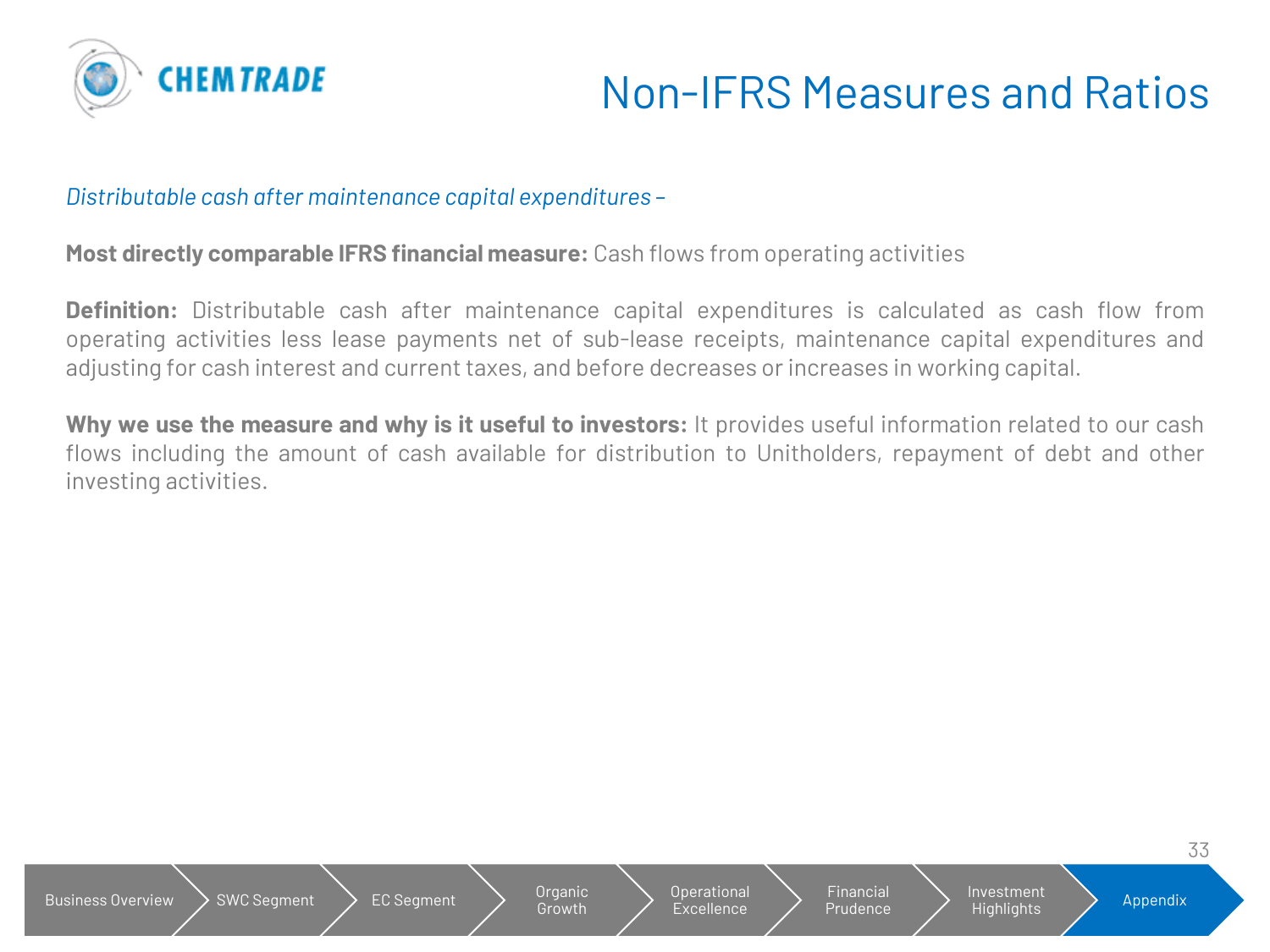

#### *Distributable cash after maintenance capital expenditures per unit –*

**Definition:** Distributable cash after maintenance capital expenditures per unit is calculated as distributable cash after maintenance capital expenditures divided by the weighted average number of units outstanding.

**Why we use the measure and why is it useful to investors:** It provides useful information related to our cash flows including the amount of cash available for distribution to Unitholders, repayment of debt and other investing activities.

#### *Payout Ratio –*

**Definition:** Payout ratio is calculated as Distributions declared per unit divided by Distributable cash after maintenance capital expenditures per unit.

**Why we use the measure and why is it useful to investors:** It provides useful information related to our cash flows including our ability to pay distributions to Unitholders.

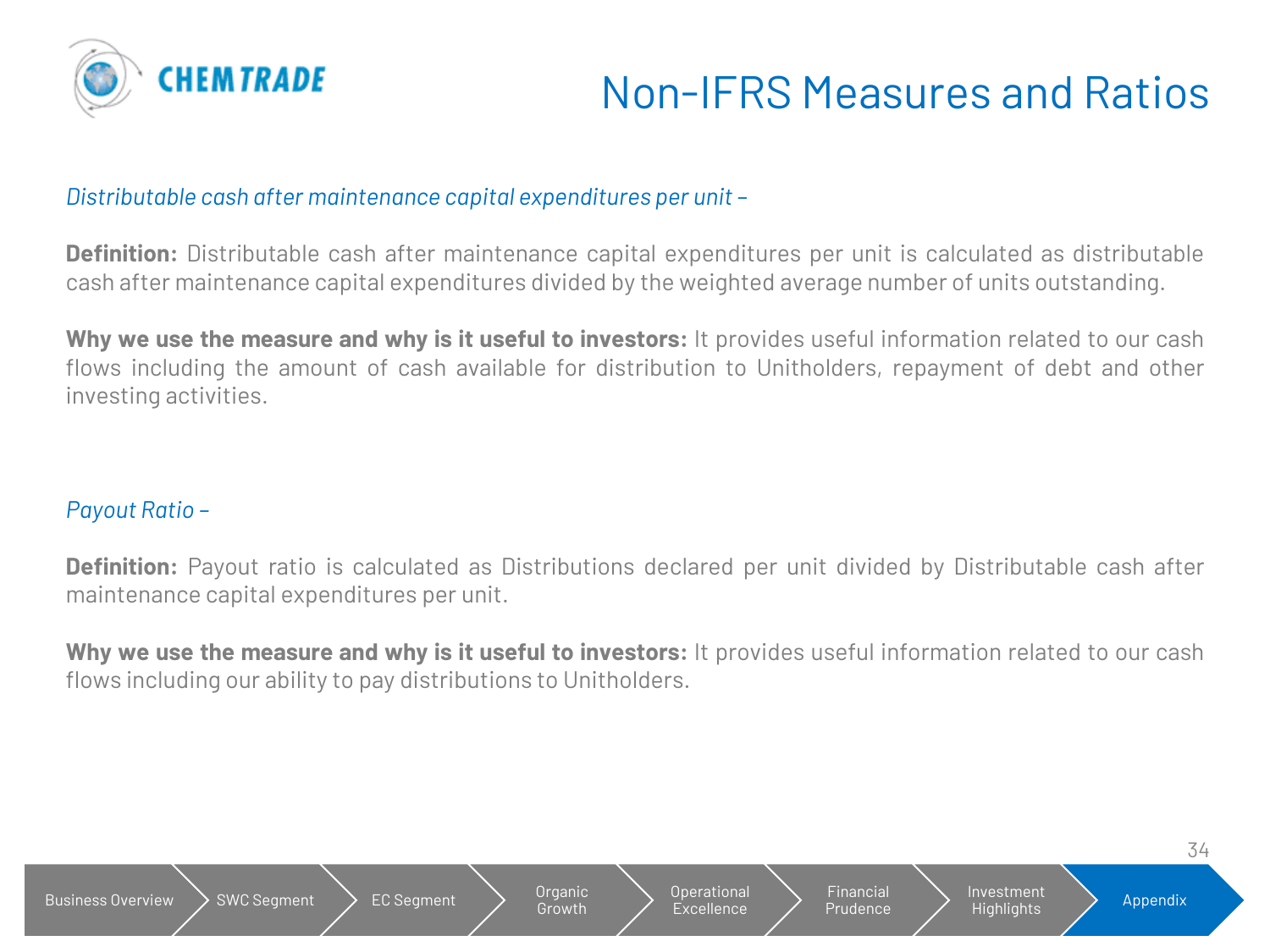

C\$ Thousands, except per unit metrics and ratios

|                                                                    | Three months ended March 31 |             |               |            |
|--------------------------------------------------------------------|-----------------------------|-------------|---------------|------------|
|                                                                    |                             | 2022        |               | 2021       |
| <b>Cash flow from (used in) operating activities</b>               | $\mathsf{S}$                | 37,849      | $\mathcal{S}$ | (6,396)    |
| Add (Less):                                                        |                             |             |               |            |
| Lease payments net of sub-lease receipts                           |                             | (12, 856)   |               | (13, 028)  |
| Increase in working capital                                        |                             | 57,035      |               | 45,942     |
| Changes in other items <sup>(1)</sup>                              |                             | (4, 567)    |               | (447)      |
| Maintenance capital expenditures                                   |                             | (14, 192)   |               | (8, 187)   |
| Distributable cash after maintenance capital expenditures          |                             | 63,269      |               | 17,884     |
|                                                                    |                             |             |               |            |
| Weighted average number of units outstanding                       |                             | 104,347,274 |               | 95,673,137 |
| Distributable cash after maintenance capital expenditures per unit | S.                          | 0.61        | $\mathsf{S}$  | 0.19       |
|                                                                    |                             |             |               |            |
| Distributions declared per unit (2)                                | $\mathcal{S}$               | 0.15        | Ś             | 0.15       |
| Payout ratio (%)                                                   |                             | 25%         |               | 79%        |

(1) Changes in other items relates to cash interest and current taxes. (2) Based on actual number of units outstanding on record date.

|                                                | .                                      |                                                    |                          | しし       |
|------------------------------------------------|----------------------------------------|----------------------------------------------------|--------------------------|----------|
| <b>SWC Segment</b><br><b>Business Overview</b> | Organic<br><b>EC Segment</b><br>Growth | Financial<br>Operational<br>Prudence<br>Excellence | Investment<br>Highlights | Appendix |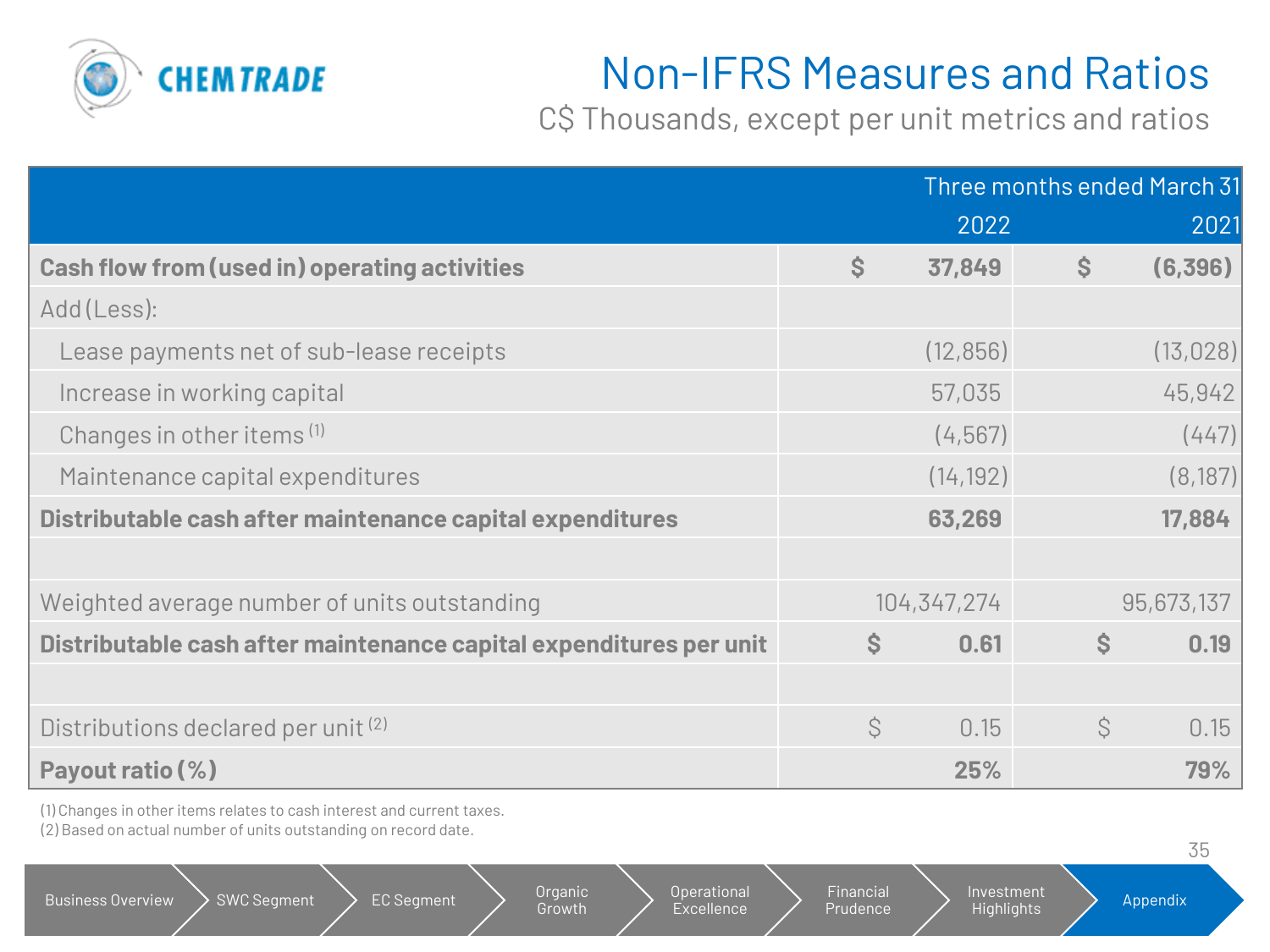

#### *Net Debt –*

**Most directly comparable IFRS financial measure:** Total long-term debt, convertible unsecured subordinated debentures, lease liabilities, long-term lease liabilities, less cash and cash equivalents

**Definition:** Net Debt is calculated as the total of Long-term debt, the principal value of convertible unsecured subordinated debentures, lease liabilities and long-term lease liabilities, less cash and cash equivalents.

**Why we use the measure and why is it useful to investors:** It provides useful information related to our aggregate debt balances.

#### *Net Debt/ Adjusted EBITDA–*

**Definition:** Net Debt / Adjusted EBITDA is calculated as Net Debt divided by LTM Adjusted EBITDA. LTM Adjusted EBITDA represents the last twelve months Adjusted EBITDA and is calculated from Adjusted EBITDA reported in the MD&A.

**Why we use the measure and why is it useful to investors:** It provides useful information related to our debt leverage and our ability to service debt.

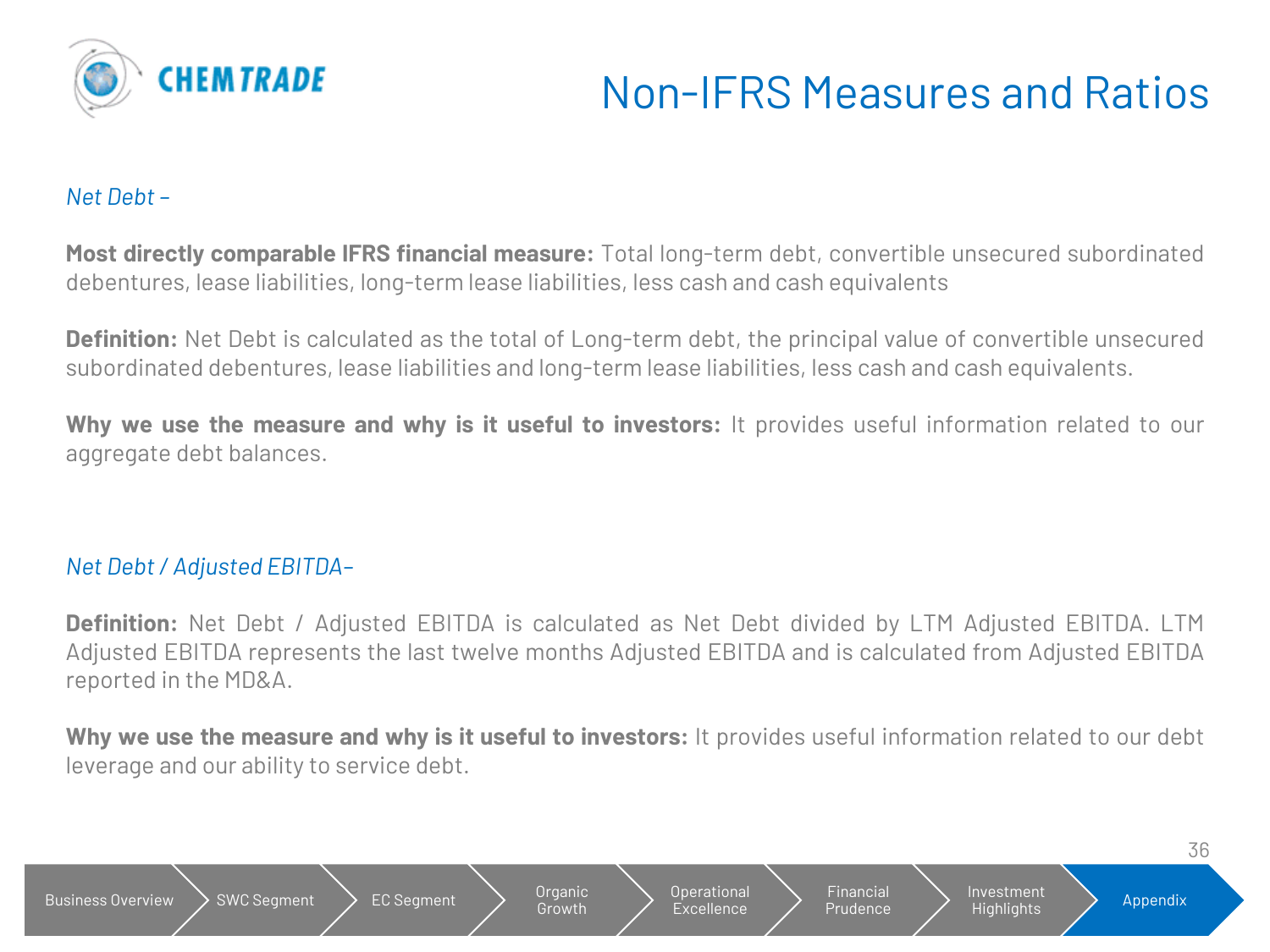

C\$ Thousands, except ratios

|                                                             | Three months ended March 31 |           |              |           |
|-------------------------------------------------------------|-----------------------------|-----------|--------------|-----------|
|                                                             |                             | 2022      |              | 2021      |
| Long-term debt (1)                                          | $\mathsf{S}$                | 524,065   | $\mathsf{S}$ | 745,264   |
| Add (Less):                                                 |                             |           |              |           |
| Convertible unsecured convertible debentures <sup>(1)</sup> |                             | 517,365   |              | 531,115   |
| Lease liabilities                                           |                             | 44,414    |              | 46,589    |
| Long-term lease liabilities                                 |                             | 93,813    |              | 107,177   |
| Cash and cash equivalents                                   |                             | (19, 531) |              | (11, 978) |
| <b>Net Debt</b>                                             | $\mathsf{S}$                | 1,160,126 | $\mathsf{S}$ | 1,418,167 |
|                                                             |                             |           |              |           |
| LTM Adjusted EBITDA <sup>(2)</sup>                          | Ŝ.                          | 332,784   | Ŝ.           | 239,816   |
| <b>Net Debt / Adjusted EBITDA</b>                           |                             | 3.5x      |              | 5.9x      |

(1) Principal amount outstanding.

(2) LTM Adjusted EBITDA represents the last twelve months Adjusted EBITDA and is calculated from Adjusted EBITDA reported in the MD&A.

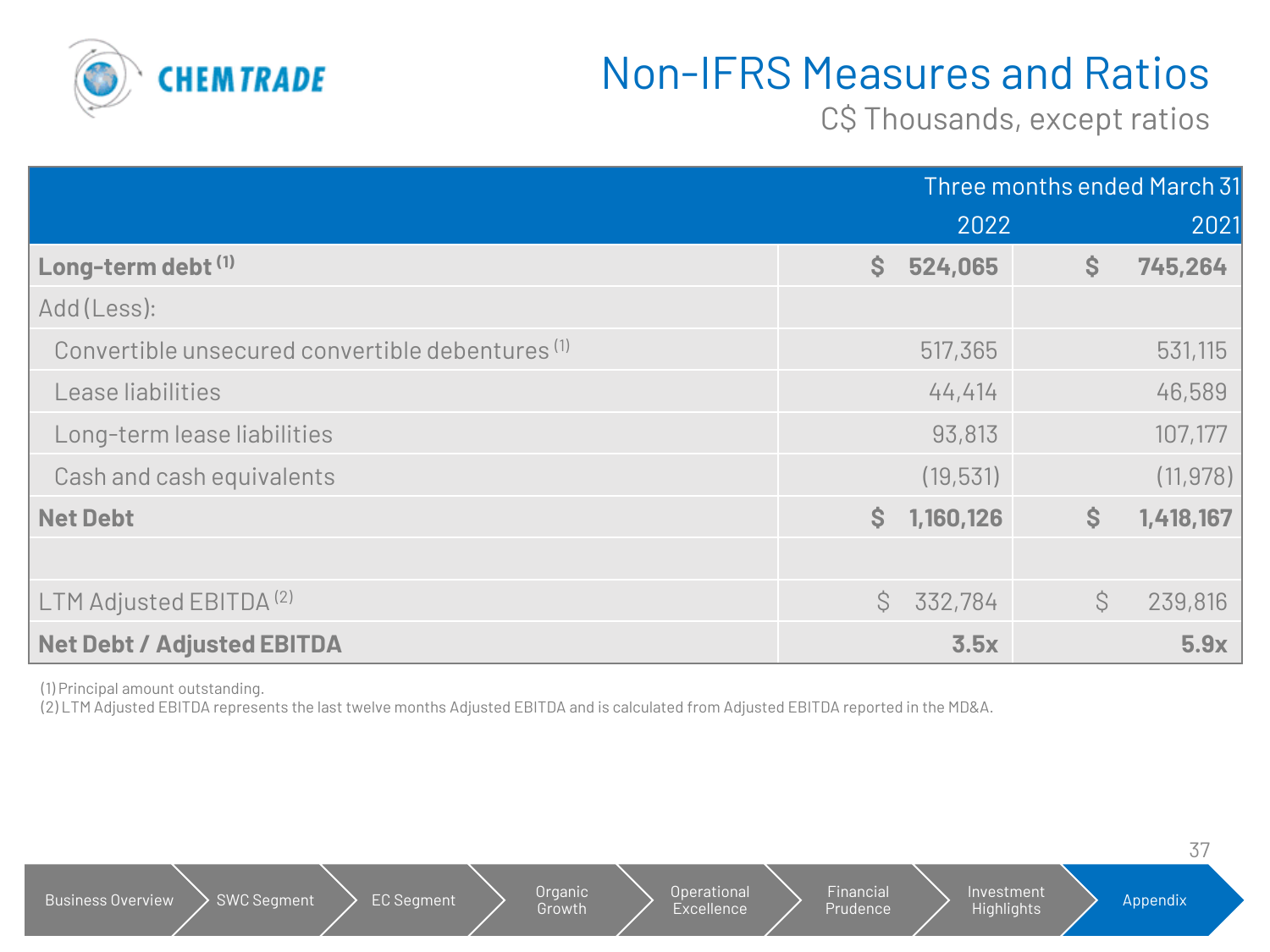

## Total of Segments Measures

Total of segments measures are financial measures disclosed by an entity that (a) are a subtotal of two or more reportable segments, (b) are not a component of a line item disclosed in the primary financial statements of the entity, (c) are disclosed in the notes of the financial statements of the entity, and (d) are not disclosed in the primary financial statements of the entity.

The following slide provides an explanation of the composition of the total of segments measures.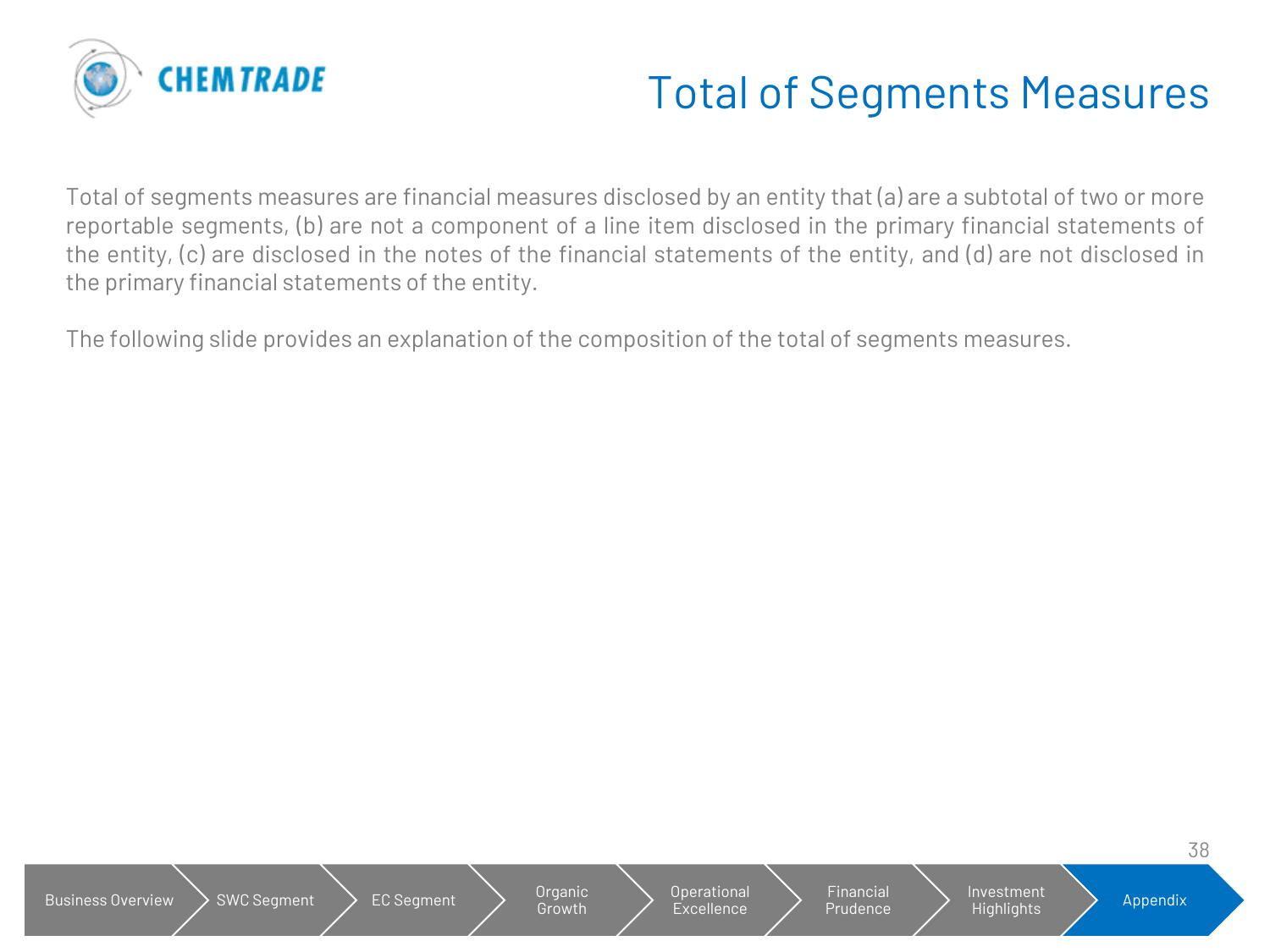

## Total of Segments Measures

C**\$** Thousands

#### *Adjusted EBITDA –*

**Most directly comparable IFRS financial measure:** Net earnings (loss)

|                                                   | Three months ended March 31 |                           |
|---------------------------------------------------|-----------------------------|---------------------------|
|                                                   | 2022                        | 2021                      |
| <b>Net earnings (loss)</b>                        | S.<br>10,686                | (20, 448)<br>$\mathsf{S}$ |
| Add (Less):                                       |                             |                           |
| Depreciation and amortization                     | 52,201                      | 62,393                    |
| Net finance costs                                 | 28,845                      | 21,498                    |
| Income tax expense (recovery)                     | 17,816                      | (8,596)                   |
| Change in environmental liability                 | 66                          |                           |
| Net (gain) loss on disposal and write-down of PPE | (69)                        | 151                       |
| Loss on disposal of assets held for sale          | 716                         |                           |
| Unrealized foreign exchange (gain) loss           | (2,429)                     | 430                       |
| <b>Adjusted EBITDA</b>                            | $\mathsf{S}$<br>107,832     | \$<br>55,428              |

39 Business Overview  $\searrow$  SWC Segment  $\searrow$  EC Segment  $\searrow$  Organic Growth Operational **Excellence** Financial Prudence Investment Highlights **Appendix**